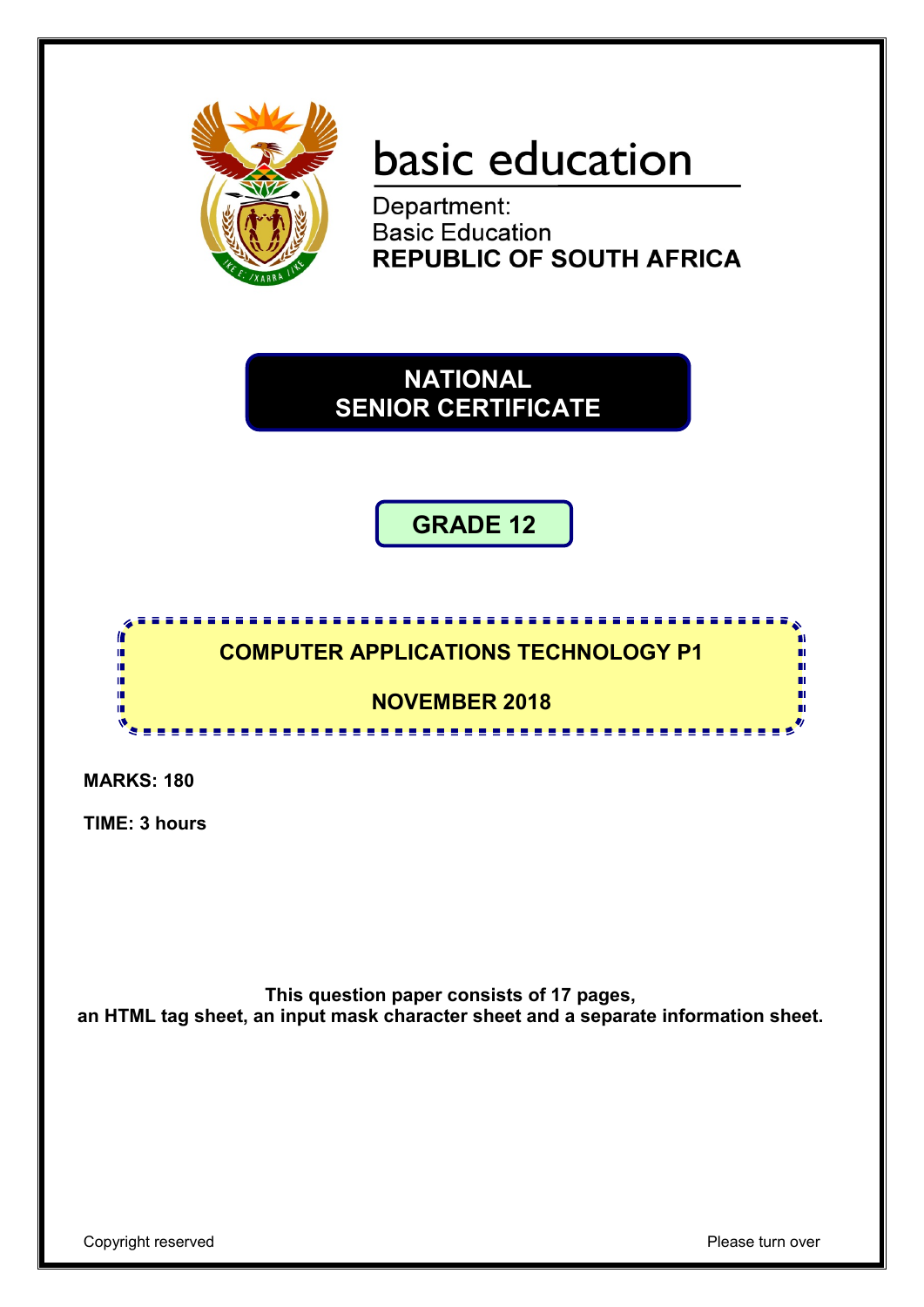#### **INSTRUCTIONS AND INFORMATION**

- 1. Owing to the nature of this practical examination, it is important to note that, even if you complete the examination early, you will NOT be permitted to leave the examination room until all the administrative functions associated with the examination have been finalised. During the examination, normal rules regarding leaving the examination room apply.
- 2. If you are working on the network, or if the data files have been preloaded, you must follow the instructions provided by the invigilator/educator. Alternatively, the invigilator will give you a CD/DVD/flash drive containing all the files needed for the examination. If a CD/DVD/flash drive has been issued to you, you must write your examination number and centre number on the CD/DVD/flash drive.
- 3. At the end of the examination, you must hand in ALL your answer files saved onto the given CD/DVD/flash drive, OR you should make sure that ALL the answer files are saved on the network/computer as explained to you by the invigilator/educator.
- 4. Make absolutely sure that ALL files can be read. Do NOT save unnecessary files/folders and **do NOT hand in duplicate answer files/folders. Do NOT delete any original files that you did not work on**.
- 5. The information sheet that has been provided with the question paper **MUST BE COMPLETED AFTER THE THREE-HOUR EXAMINATION SESSION** and handed to the invigilator.
- 6. A copy of the master files will be available from the invigilator. Should there be any problems with a file, you may request another copy from the invigilator.
- 7. This question paper consists of SEVEN questions. Answer ALL the questions.
- 8. Read through each question before answering or solving the problem. Do NOT do more than is required by the question.
- 9. Ensure that you save each document using the file name given in the question paper. Save your work at regular intervals as a precaution against possible power failures.
- 10. You may NOT use any resource material.
- 11. Accuracy will be taken into account, e.g. if a question requires the answer to be in cell F3 in a spreadsheet, and you enter the answer in cell G4, it will NOT be marked.
- 12. Ensure that the regional settings are set to South Africa and that date and time settings, number settings and currency settings are correctly set.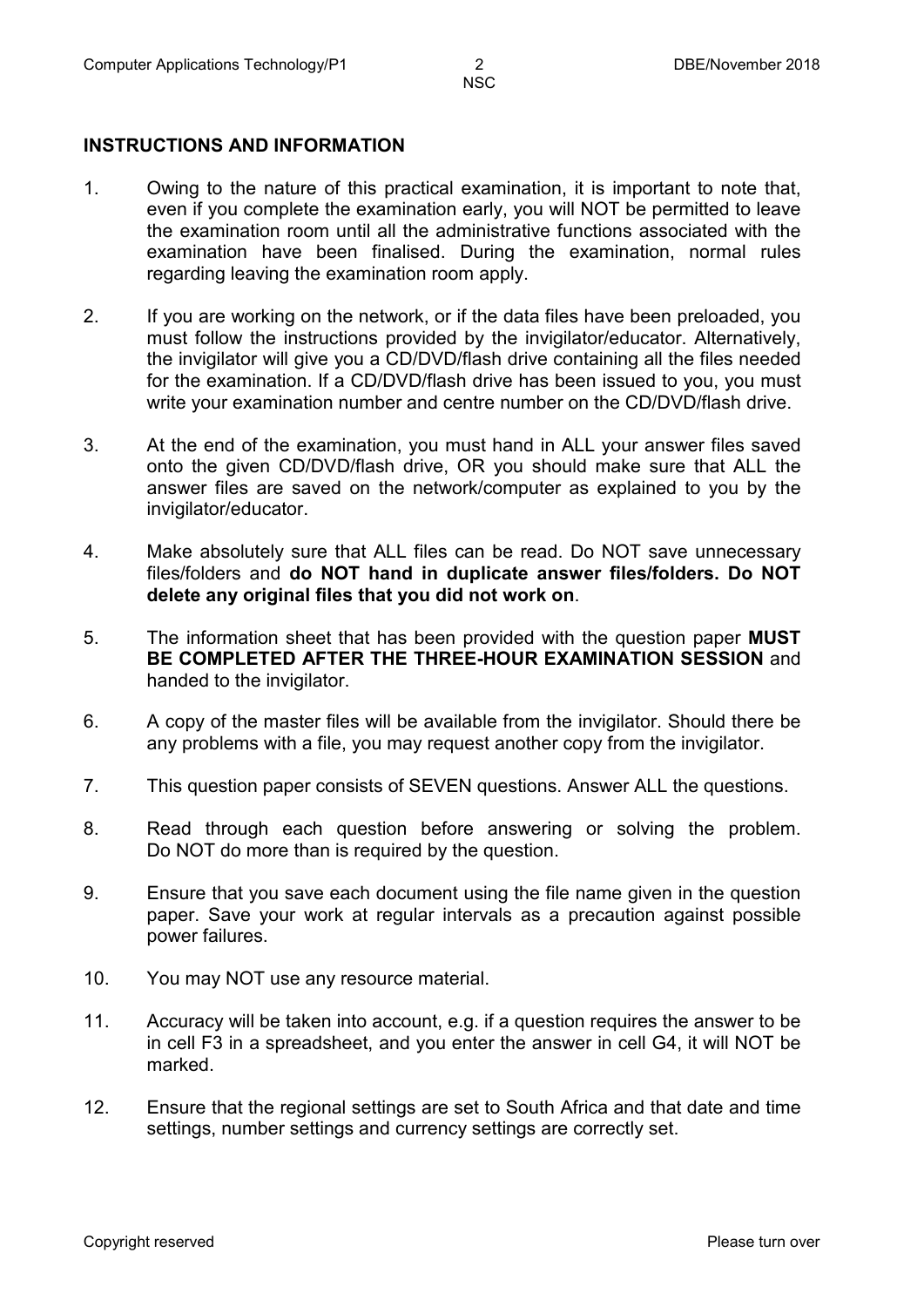- 13. In all questions involving word processing, you should set the language to English (South Africa). The paper size is assumed to be A4 Portrait, unless otherwise instructed. Use centimetre as the unit of measurement.
- 14. Use formulae and/or functions for ALL spreadsheet calculations. Use absolute cell references only where necessary to ensure that formulae are correct when you copy them to other cells in a spreadsheet.
	- **NOTE:** All formulae and/or functions should be inserted in such a manner that the correct results will still be obtained even if the existing data changes.
- 15. You may NOT use a word processing program such as Word to answer the HTML question.
- 16. The examination folder/CD/DVD/flash drive that you receive with this question paper contains the files listed below. Ensure that you have ALL the files before you begin with this examination.

| 1Impression             | Word processing file |
|-------------------------|----------------------|
| 2Pic                    | Image                |
| 2Vote                   | Word processing file |
| 3Flowers                | Image                |
| 3Paintings<br>$\bullet$ | Spreadsheet          |
| 4Famous                 | Spreadsheet          |
| 5ArtWorld               | Database             |
| 5Girl                   | Image                |
| 6Michelangelo<br>٠      | Image                |
| 6PabloPicasso           | Image                |
| 6Quirks                 | <b>HTML</b> file     |
| 6Salvadore              | Image                |
| 7ArtForm                | Spreadsheet          |
| <b>7Guests</b>          | Database             |
| 7Lecture<br>٠           | Word processing file |
| 7Summary                | Spreadsheet          |
| 7Timeline               | Spreadsheet          |
|                         |                      |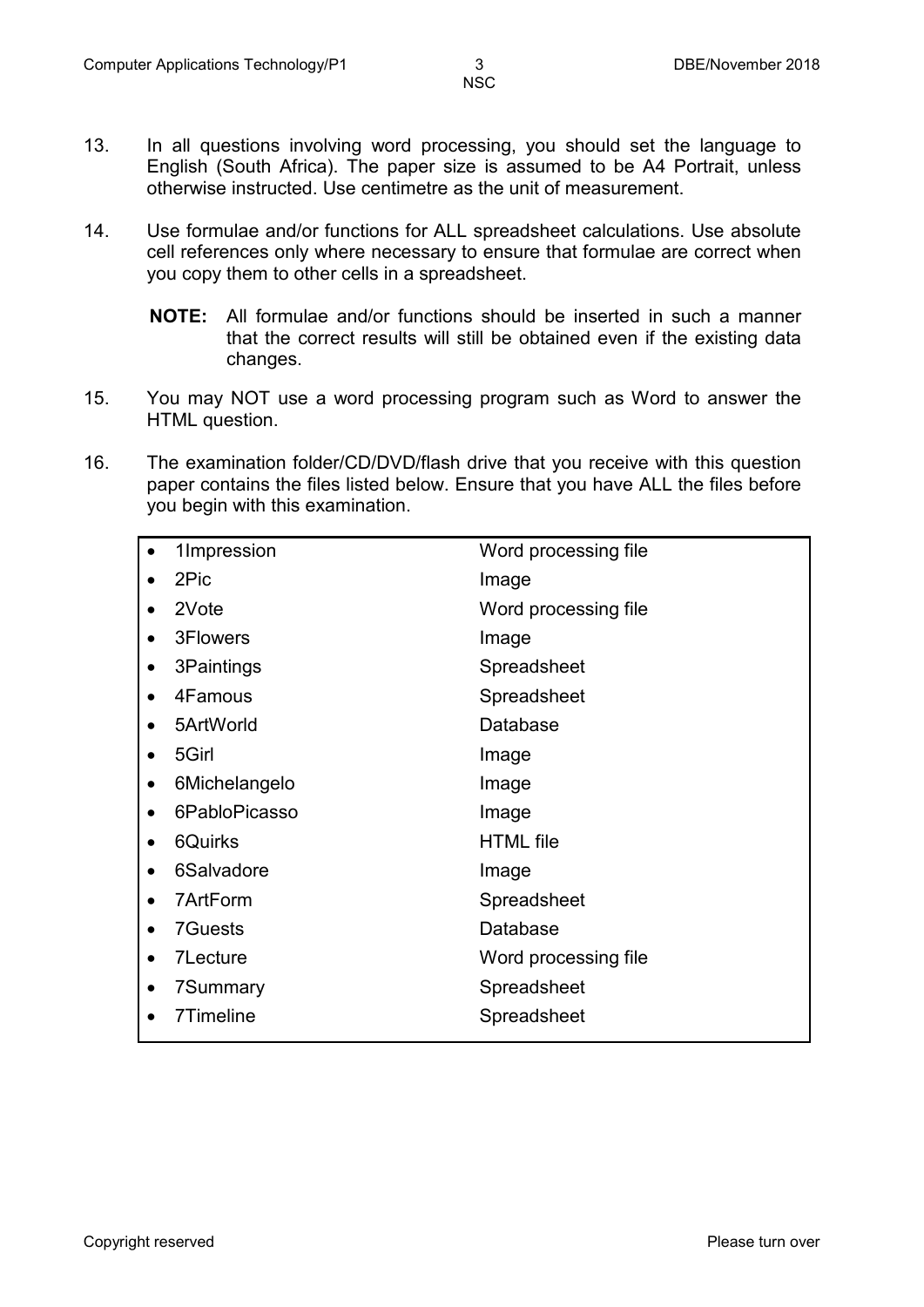#### **SCENARIO**

Impressionism is an art movement that focuses on the use of vibrant colours. Impressionists often painted outdoors to catch a certain colour and light.

You must assist to finalise some documents on Impressionism.

#### **QUESTION 1: WORD PROCESSING**

Open the **1Impression** word processing document, which contains information on Impressionism, and insert your examination number in the header or footer.

- 1.1 Change the font of the heading 'Welcome to Impressionism' to Wide Latin. (1)
- 1.2 Find the paragraph below the heading 'What is Impressionism' and do the following:
	- 1.2.1 Justify the paragraph. (1)
	- 1.2.2 Set the paragraph spacing so that no space appears after the
		- paragraph. (2)
- 1.3 Insert a bookmark on the text 'history' found in the paragraph below the subheading 'Impressionist Art Roots'.

Name the bookmark 'Monet'. (2)

1.4 Find the text that starts with 'Impression …' and ends with '… scene.' and format the text as shown below.

*Impression – I was certain of it. I was just telling myself that, since I was impressed, there had to be some impression in it ... and what freedom, what ease of workmanship! Wallpaper in its embryonic state is more finished than that scene.* (2)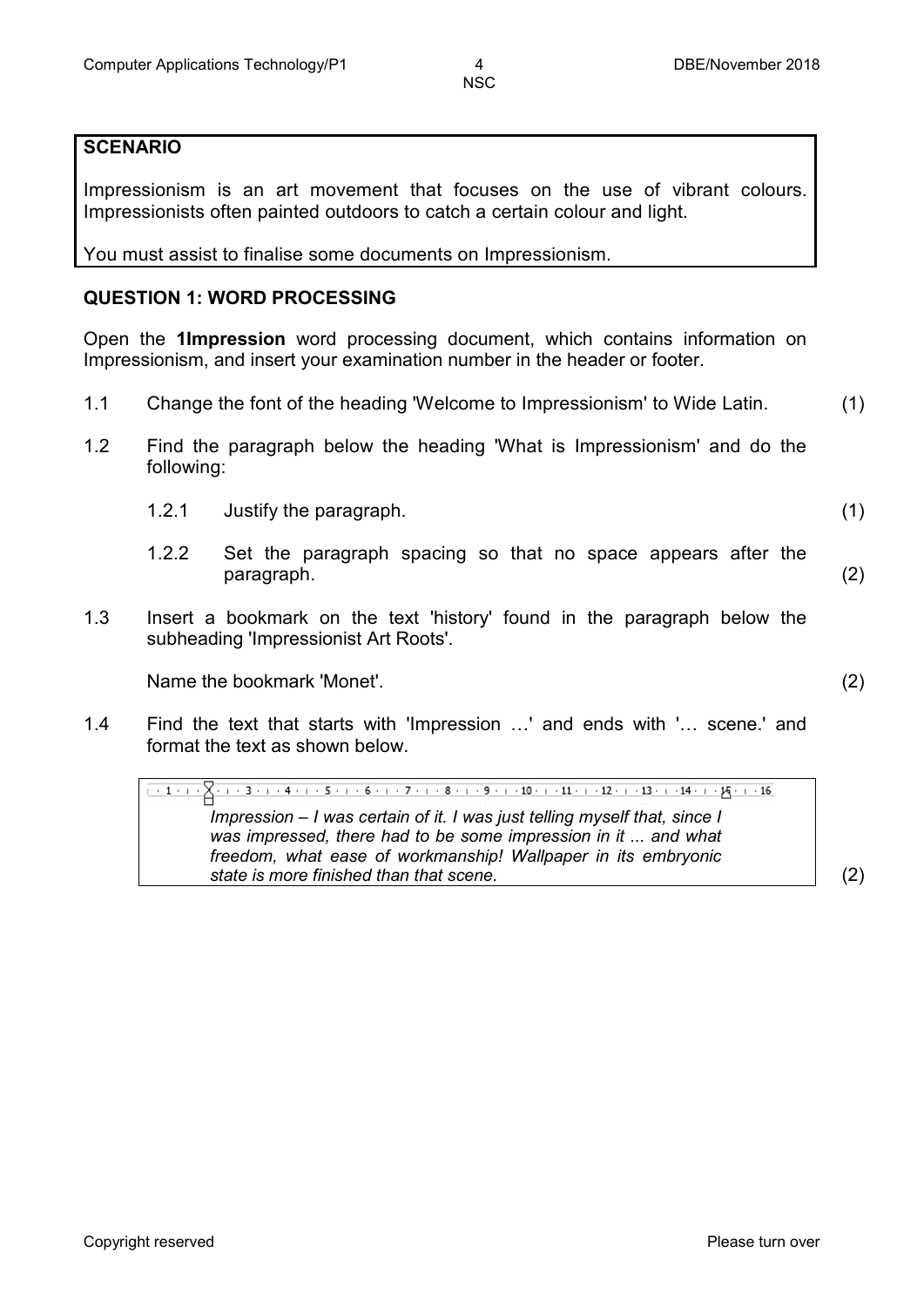- 1.5 Format the SmartArt as shown below.
	- Add another art form, 'Futurism'.
	- Add 'Analytical' as a sub-art form for 'Cubism'.
	- Arrange the different art forms to display in the order shown below.
	- Apply any colourful variation to the shapes.



- 1.6 Replace all occurrences of the text 'colours' with a red-coloured symbol,  $*$ (Wingdings character code 122). (4)
- 1.7 Change the 'Artistic' style as follows:
	- Change the font to small caps.
	- Set the width of the border to 3 pt.
	- Update all the occurrences of the style. (3)

(4)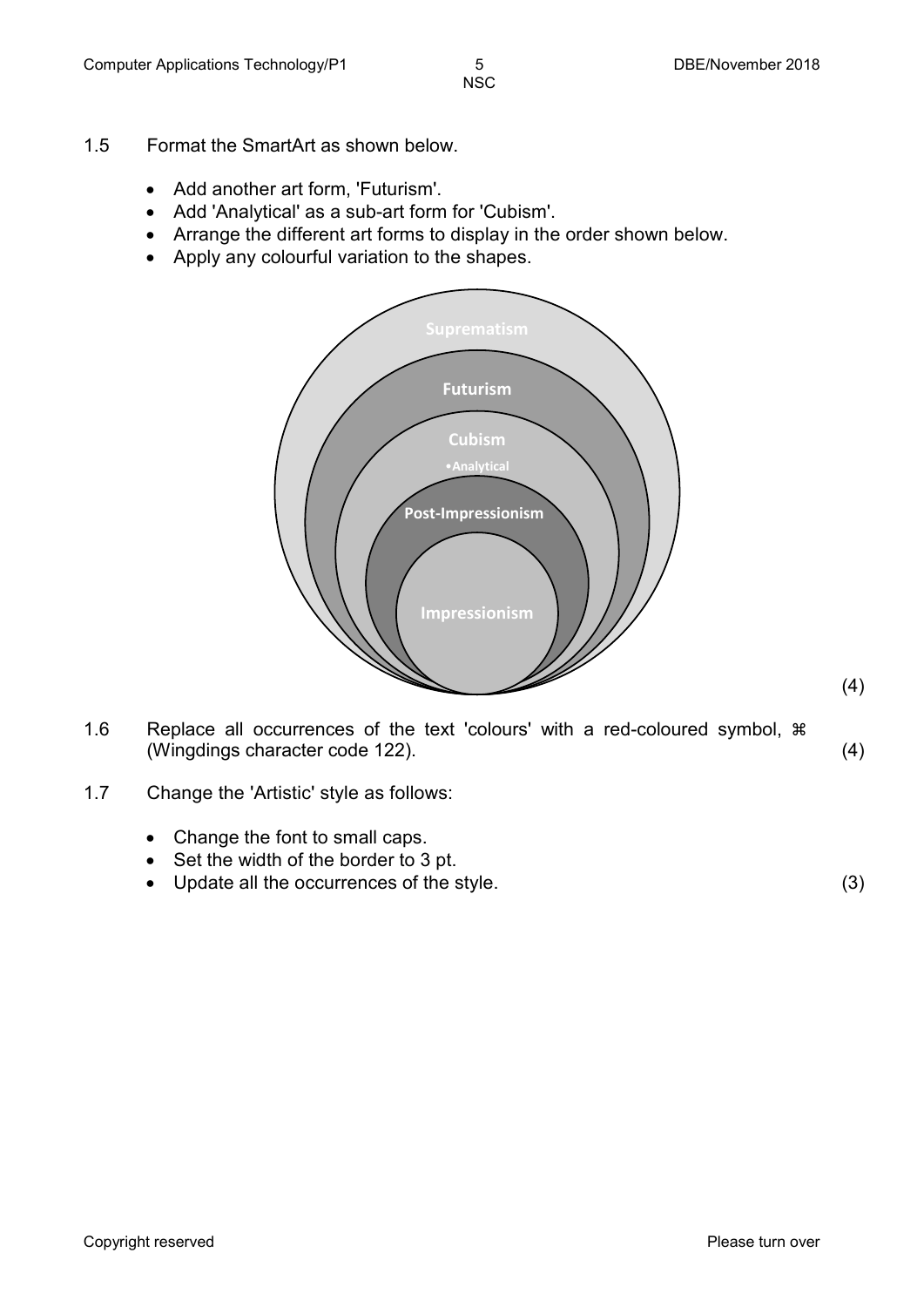- 1.8 Two images appear below the subheading 'Themes of Impressionism'. Change the images so that they appear as shown below.
	- Resize the second image to the same size as the first image.
	- Place the two images side by side, as shown below.
	- Add a caption 'A Meadow in Springtime' to the second image and ensure that the caption position matches that of the first image.

*Figure 1: Le Pont de L'Europe*

*Figure 2: A Meadow in Springtime*



- 1.9 Find the text that starts with 'The Painting of Modern Life' and ends with '… the blue sky.' and do the following:
	- Change the orientation of the selected text to Landscape. The rest of the document must remain in Portrait.
	- Place the text in two columns.
	- Use a word processing feature to ensure that the heading 'En Plein Air The Passing Moment' will always appear at the beginning of the second  $\mathsf{column}. \tag{4}$
- 1.10 Find the text that starts with 'Composition and Content' and ends with '… up to Cubism.' and add page numbers in the footer of ONLY the pages of the selected text in the format a, b, c, etc. (5)
- 1.11 Insert an automatic table of figures below the text 'Table of Figures'. (1)
- 1.12 Update the index below the text 'Index' on the last page of the document. (1)

Save and close the **1Impression** document. **[36]**

(6)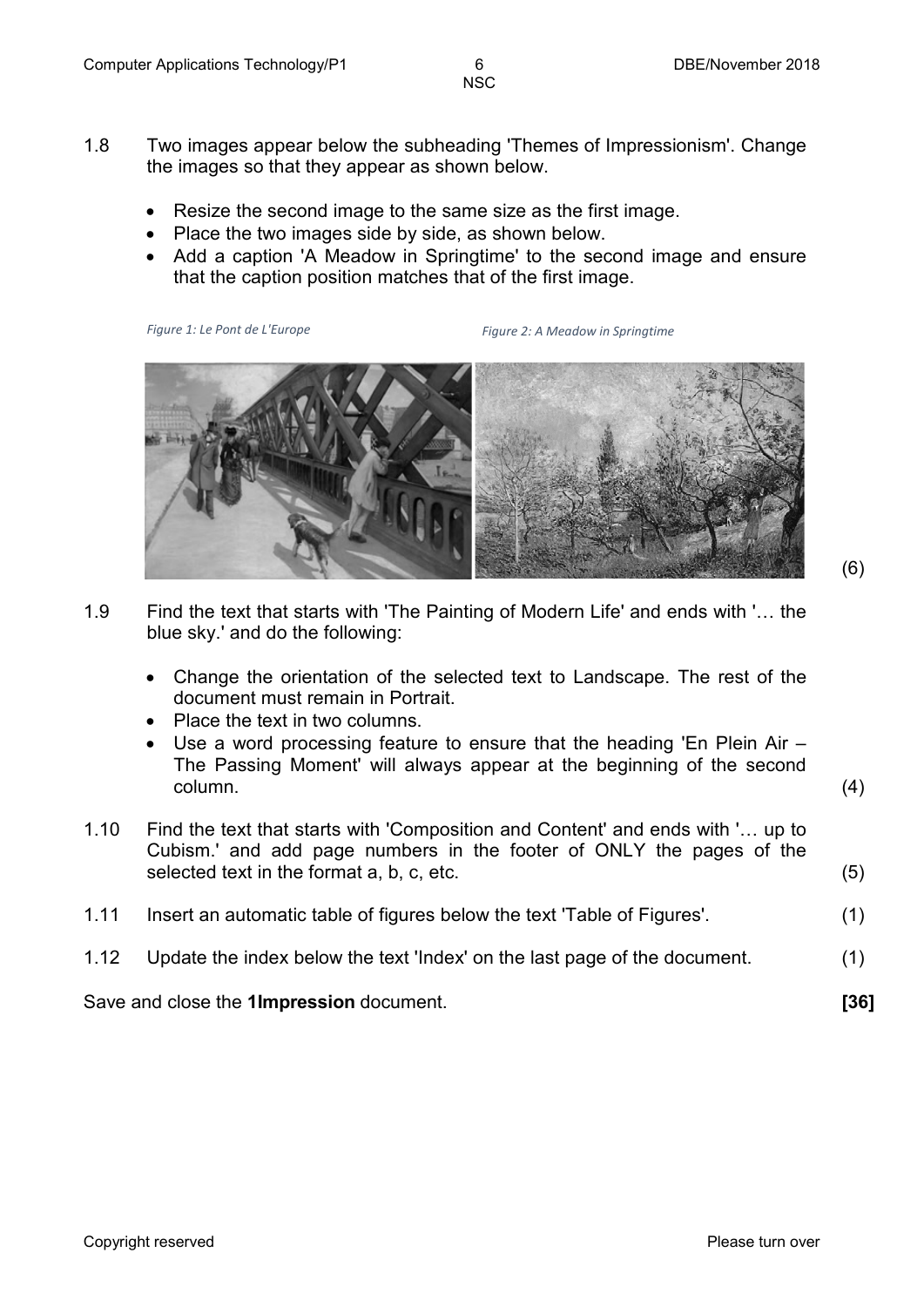#### **QUESTION 2: WORD PROCESSING**

Open the **2Vote** word processing document, where people can vote for their favourite painting, and insert your examination number in the header or footer.

2.1 Change the text direction of the callout shape next to the heading 'VOTE FOR YOUR FAVOURITE PAINTING', as shown below.



|     |                                                                                                                                                                                                                                                                                                                                         | (1)  |
|-----|-----------------------------------------------------------------------------------------------------------------------------------------------------------------------------------------------------------------------------------------------------------------------------------------------------------------------------------------|------|
| 2.2 | Insert a footnote on the text 'works' containing the text 'Impression.org'.                                                                                                                                                                                                                                                             |      |
|     | Use the default footnote number format.                                                                                                                                                                                                                                                                                                 | (2)  |
| 2.3 | Change the bullets in the bulleted list under the heading 'Voting Rules:' to the<br>2Pic image found in your examination folder.                                                                                                                                                                                                        | (1)  |
| 2.4 | Find the text 'Vote by completing the details below:' and do the following:                                                                                                                                                                                                                                                             |      |
|     | Set the format of the text form field next to the text 'Name', so that it will<br>always appear in uppercase.<br>Replace the text 'Current date here' with an appropriate form field to always<br>display the current date in the format yy/MM/dd.<br>Add the option 'Critic' to the drop-down form field next to the text 'Voting as'. | (5)  |
| 2.5 | Find the text 'Voting as' and the drop-down form field next to this text.                                                                                                                                                                                                                                                               |      |
|     | Match the appearance of this text with the previous two lines by changing the<br>tab setting of the text and the drop-down form field.                                                                                                                                                                                                  | (3)  |
| 2.6 | Find the two tables at the bottom of the page and do the following:                                                                                                                                                                                                                                                                     |      |
|     | Merge the two tables into ONE table.<br>Apply a shading of your choice to the heading row (first row) of the table.                                                                                                                                                                                                                     | (2)  |
|     | Save and close the 2Vote document.                                                                                                                                                                                                                                                                                                      | [14] |

- Merge the two tables into ONE table.
- Apply a shading of your choice to the heading row (first row) of the table. (2)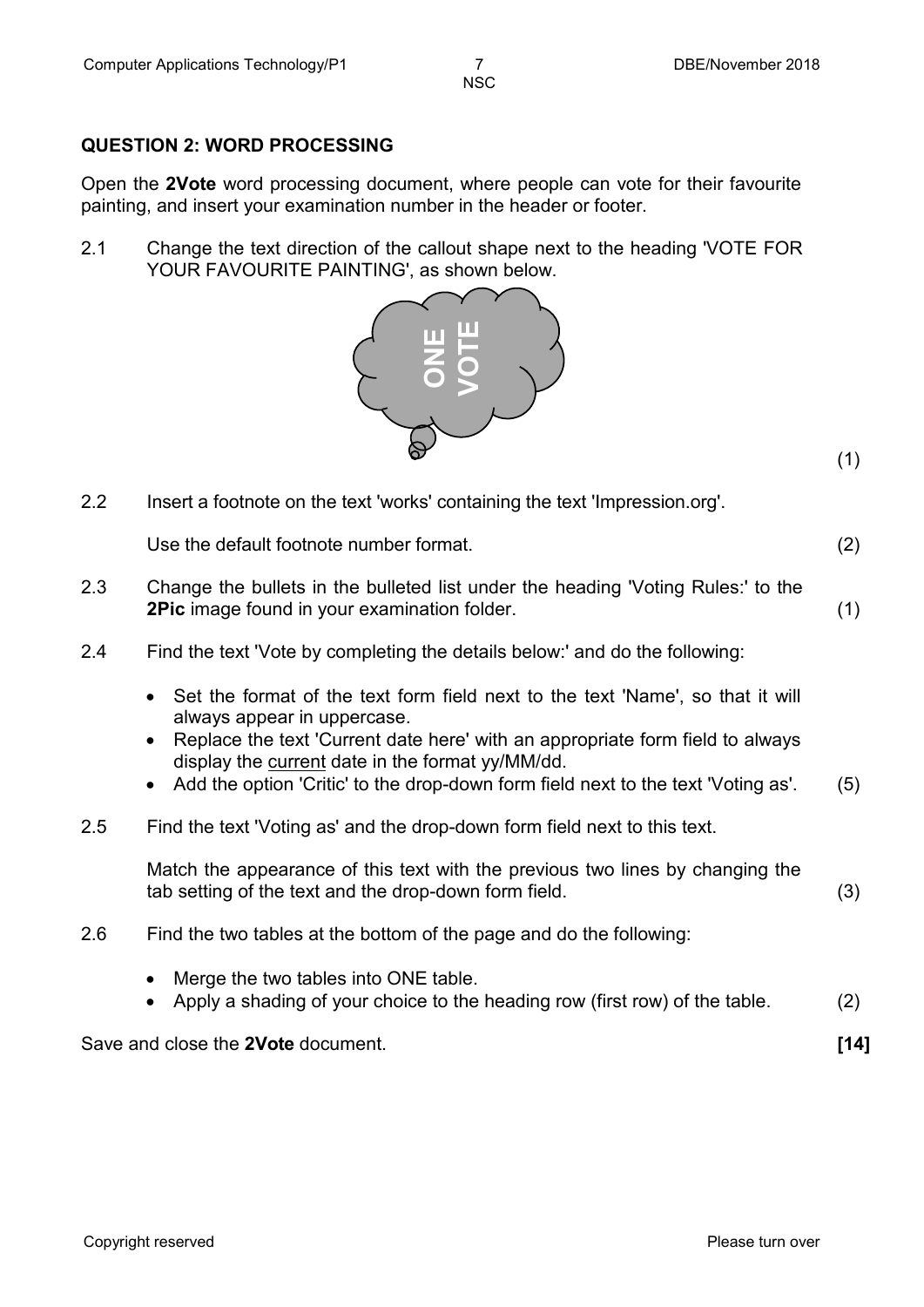#### **QUESTION 3: SPREADSHEET**

#### **NOTE:**

- Use formulae and/or functions for ALL calculations in the spreadsheet.
- Use absolute cell references ONLY where necessary to ensure that formulae are correct when you copy them to other cells in the same column (copy down).
- Insert formulae and/or functions in such a manner that the correct results will still be obtained even if the existing data changes.
- Should you need to use building blocks, use the allocated space in the spreadsheet.

Open the **3Paintings** spreadsheet, which contains a list of paintings from the Impressionist Movement.

Work in the **Impress** worksheet.

- 3.1 Format the merged **cells A1:J1** as follows:
	- Change the border colour to red.
	- Set the fill colour to black. (2)
- 3.2 Insert a function in **cell G3** to determine the earliest year (**column C**) in which a painting was painted. (2)
- 3.3 Insert a function in **cell G4** to determine the number of paintings for which the place where the painting was painted (**column G**) is not given. (2)
- 3.4 The function in **cell G5** displays the average width of all the paintings in the worksheet.

Add another function to **cell G5** so that the given formula displays a value formatted to the nearest highest decimal value, e.g. 271.32 becomes 271.40.

**NOTE:** TWO decimal places should still be displayed. (2)

- 3.5 Insert a SUMIFS function in **cell G6** to determine the total insurance value (**column J**) of all the paintings painted before 1900 AND where the city in which they are exhibited is Chicago. (5)
- 3.6 **Cells B9:B120** contains the full names of the artists of the paintings.

Use a spreadsheet feature to automatically apply a two-coloured gradient fill to unique values in these cells. (4)

3.7 **Column C** contains the year in which the paintings were created.

Insert a formula in **cell D9** to determine the age of a painting by using the current year.

The formula must work for any year. (3)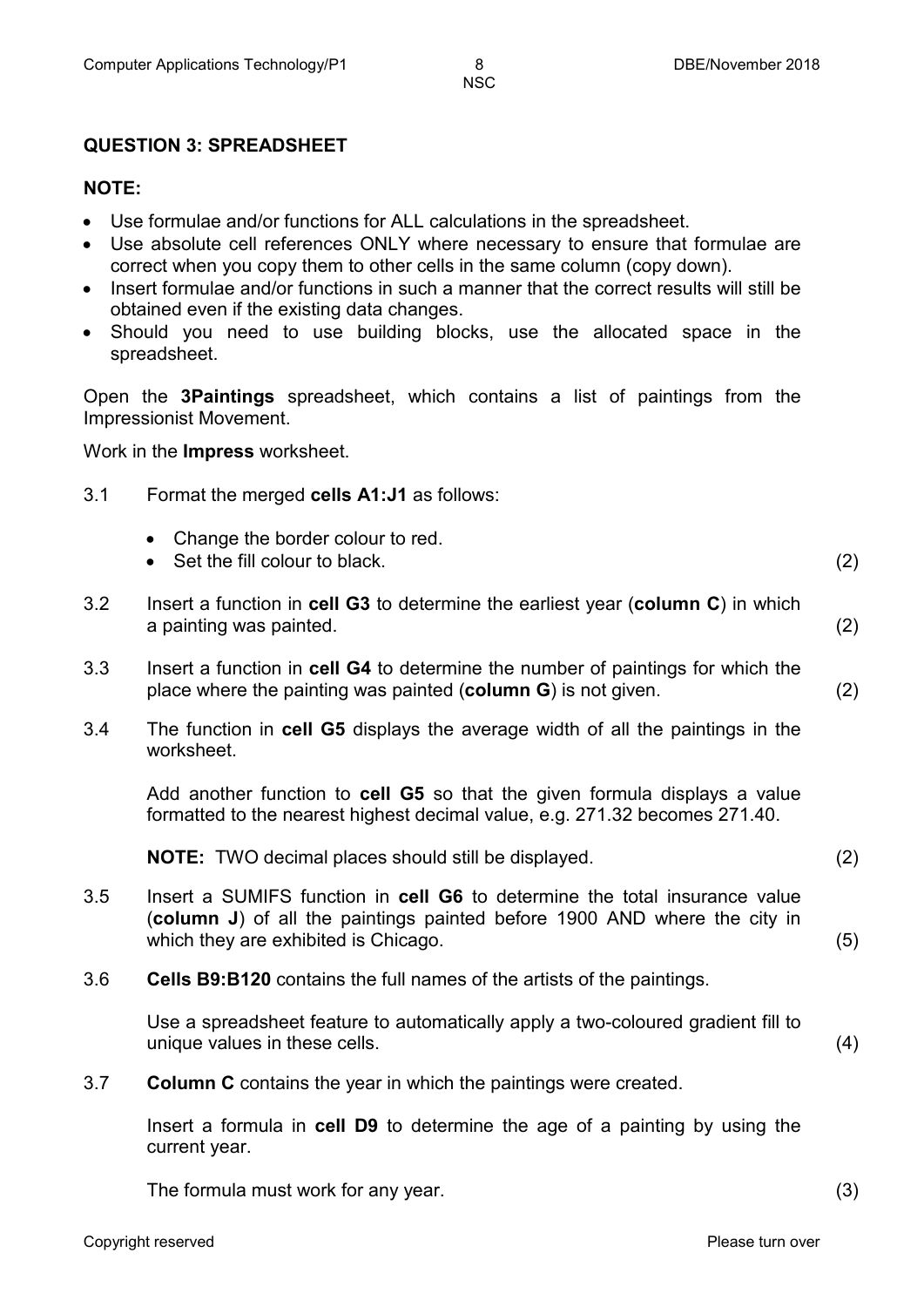Work in the **Dupl** worksheet.

3.8 Use any spreadsheet feature to remove all duplicate artists from the list. (1)

Work in the **Chart\_Grafiek** worksheet.

- 3.9 Follow the instructions below to change the chart/graph to appear as the example below.
	- Change the chart/graph to include ONLY the data of all locations with names starting with the letters 'L' to 'P'.
	- Change the vertical axis display units to billions.
	- Display 'Location' as the horizontal axis title.
	- Add any 'moving average' trend line to the chart/graph.
	- Change the legend text 'Series 1' to read as 'Value'.
	- Fill the plot area background with the **3Flowers** image found in your examination folder.



Save and close the **3Paintings** spreadsheet. **[28]**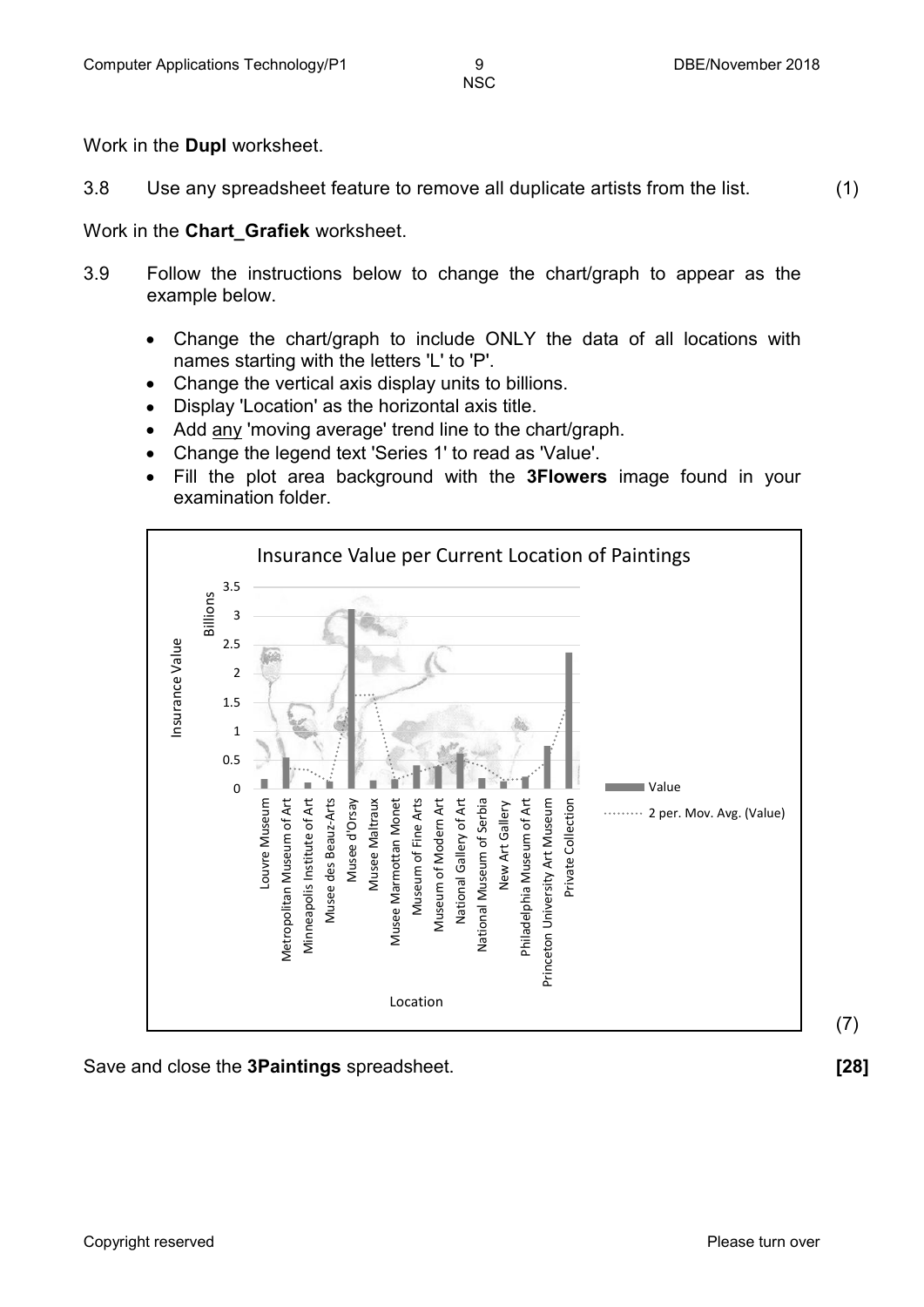#### **QUESTION 4: SPREADSHEET**

#### **NOTE:**

- Use formulae and/or functions for ALL calculations in the spreadsheet.
- Use absolute cell references ONLY where necessary to ensure that formulae are correct when you copy them to other cells in the same column (copy down).
- Insert formulae and/or functions in such a manner that the correct results will still be obtained even if the existing data changes.
- Should you need to use building blocks, use the allocated space in the spreadsheet.

Open the **4Famous** spreadsheet, which contains the details of famous Impressionist artists.

Work in the **Art\_Kuns** worksheet.

- 4.1 Centre the row headings in **row 7** vertically. (1)
- 4.2 The number of artworks created by each artist is stored in **column K**.

Insert a function in **cell H3** to determine the total number of artworks that were painted. (2)

4.3 The nationality of an artist is stored in **column H**.

Insert a formula in **cell H4** to determine what percentage of artists is NOT of French nationality (**column H**). Refer to the formula below.

#### **Number of non-French artists/Total number of artists x 100**

4.4 The art forms practised by each artist are stored as an art form code in **column I**. The first letter of the art form code refers to the preferred art form of the artist.

Insert a VLOOKUP function in **cell J8** to display the preferred art form of an artist using the first letter of the art form code in **column I** and the lookup table in the **Code Kode** worksheet. (5)

4.5 **Column L** shows the number of 'for' votes an artist receives for his/her artwork.

Insert a function in **cell N8** to determine whether the artist has one of the three highest 'Votes For' counts (**column L**).

Display the message 'Top3' if the artist is in the top three, or otherwise leave the cell empty.

Ensure that the function can be copied down to the other cells in the range. (8)

Save and close the **4Famous** spreadsheet. **[22]**

(6)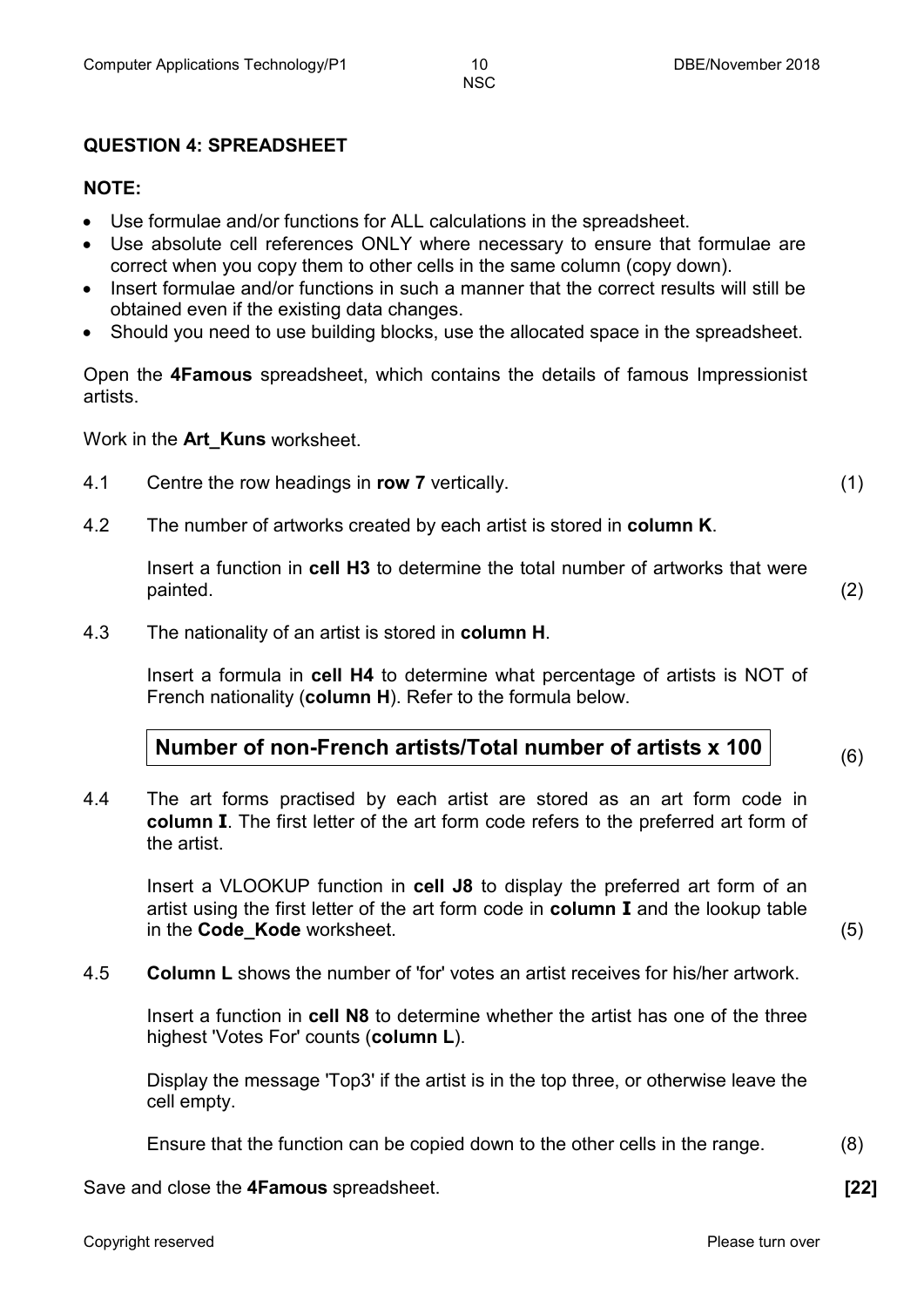#### **QUESTION 5: DATABASE**

Open the **5ArtWorld** database, which contains details of artists and paintings.

- 5.1 Open the **tblPaintings** table in Design View.
	- 5.1.1 Change the format of the *Painting* field so that the text displays in capital letters. (1)
	- 5.1.2 Change the field properties of the *YearPainted* field so that:
		- The field accepts a year from 1494 to 1970
		- Appropriate validation text is inserted (4)
	- 5.1.3 Create an input mask on the *ID* field to ensure that the user inserts a painting ID in the following format:
		- The letters 'IMP'
		- Followed by any compulsory character or space
		- Followed by a compulsory number in the range 0 to 9
		- Followed by TWO optional numbers

Examples of a valid ID: IMP@4, IMP\$34, IMP 78 or IMP#135 (4)

- 5.1.4 Insert a new field called *Area* as the last field and do the following:
	- Change the data type of the *Area* field so that it will store the calculation of the area of the painting.
	- Insert the calculation for the *Area* field: [Height] \* [Width] (4)

Change the **tblPaintings** table to Datasheet View.

| 5.1.5 | Ensure that the Age field displays in Datasheet View. |  |
|-------|-------------------------------------------------------|--|
|       |                                                       |  |

Save and close the **tblPaintings** table.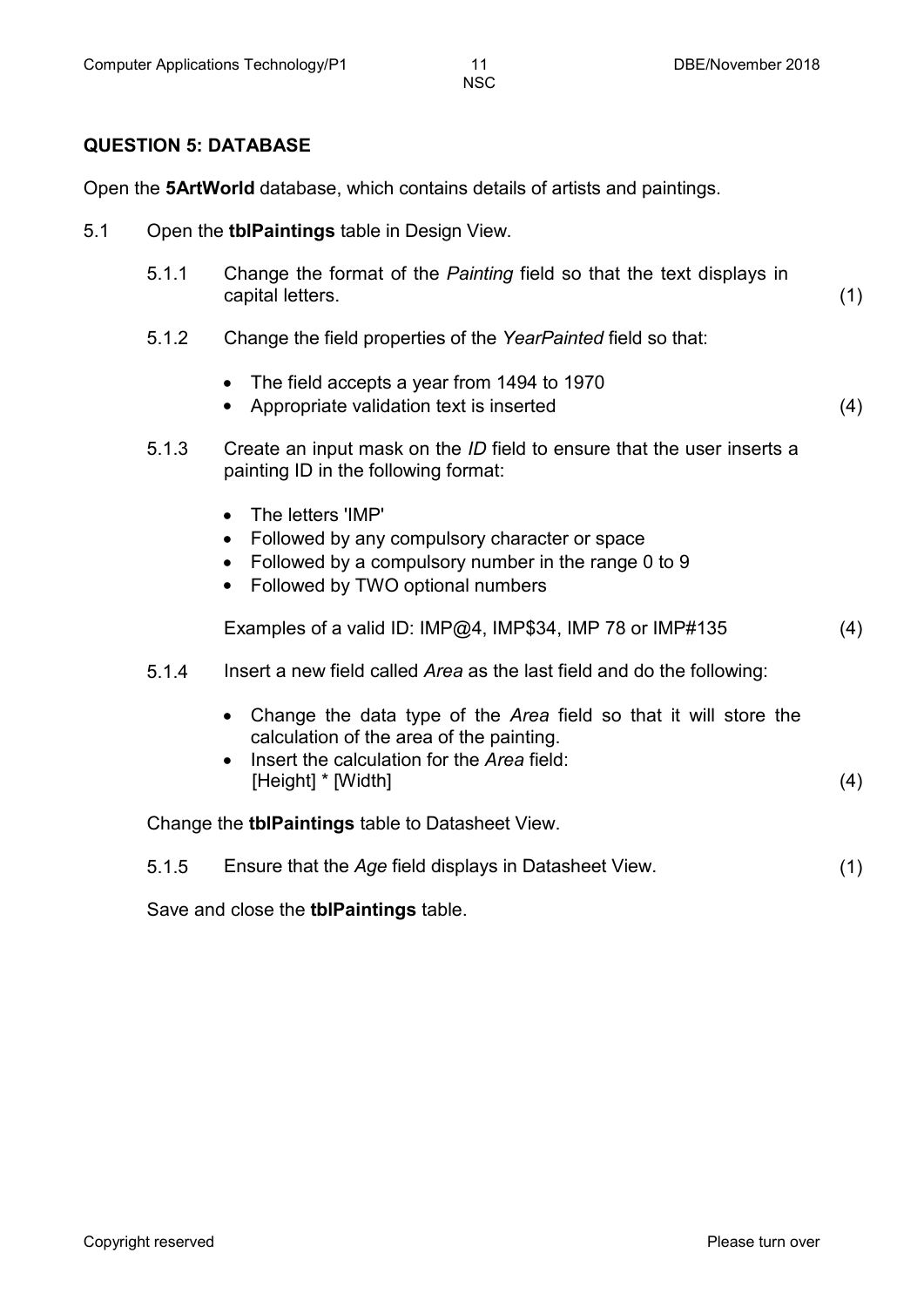- 5.2 Open the **frm5\_2** form, which is based on the **tblArtists** table, in Design View.
	- Add the **5Girl** image found in your examination folder to the form header. Ensure that the image stretches to the size of the image box.
	- Shade the background of the Detail section with a light green colour.
	- Add the option 'Poor' to the list of items in the *Rating* field combo box.

Save and close the **frm5\_2** form. (6)

#### 5.3 Open the **qry5\_3** query in Design View.

Modify the query so that it displays the total number of paintings created by male artists, per birth country (*BirthCountry* field), as shown below.

| <b>BirthCountry</b>  | Gender | <b>SumOfNumberOfPaintings</b> |
|----------------------|--------|-------------------------------|
| France               | Male   | 7230                          |
| Germany              | Male   | 476                           |
| <b>Great Britain</b> | Male   | 407                           |
| Italy                | Male   | 235                           |
| Lithuania            | Male   | 474                           |
| Netherlands          | Male   | 2100                          |
| <b>Puerto Rico</b>   | Male   | 356                           |
| Romania              | Male   | 843                           |
| <b>Russia</b>        | Male   | 1166                          |
| Spain                | Male   | 243                           |
| <b>United States</b> | Male   | 4989                          |

Save and close the **qry5\_3** query. (3)

5.4 Open the **qry5\_4** query in Design View.

Change the criteria so that the query displays the records of paintings where the *ID* field is six or more characters long and the *Place* field has no data.

Save and close the **qry5\_4** query. (4)

- 5.5 Open the **qry5\_5** query in Design View.
	- Add a calculated field called *Diff* to determine the difference between the *For* field and the *Against* field.
	- Display only artists whose nationality is NOT French or American.

Save and close the **qry5\_5** query. (7)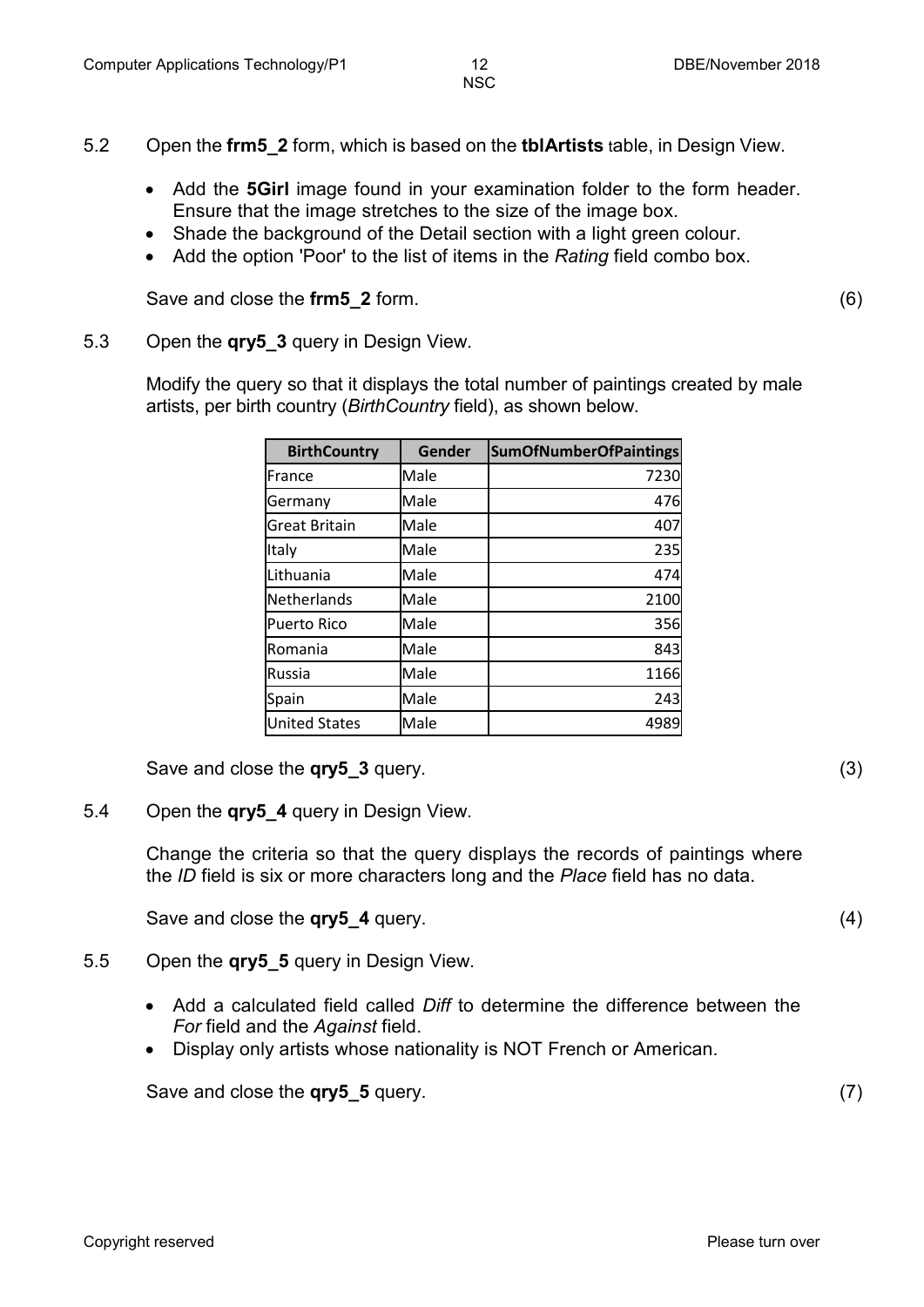- 5.6 Create a report called **rpt5\_6**, which is based on the **tblArtists** table, to appear as shown in the extract of the report below.
	- Group the report according to the year the artist was born AND the country of birth.
	- Ensure that the *Born* field is grouped per year.
	- Insert a function to determine the total number of artists per country per year.

| $rpt5_6$             |              |                          |               |
|----------------------|--------------|--------------------------|---------------|
| Born by Year<br>1452 | BirthCountry | ArtistName ArtistSurname |               |
|                      | Italy        | Leonardo                 | da Vinci      |
|                      |              | 1                        |               |
| 1824                 |              |                          |               |
|                      | France       |                          |               |
|                      |              | Eugene                   | <b>Boudin</b> |
|                      |              | Pierre-Purvis            | de Chavannes  |
|                      |              | $\overline{2}$           |               |

Save and close the **rpt5\_6** report. (6)

Save and close the **5ArtWorld** database. **[40]**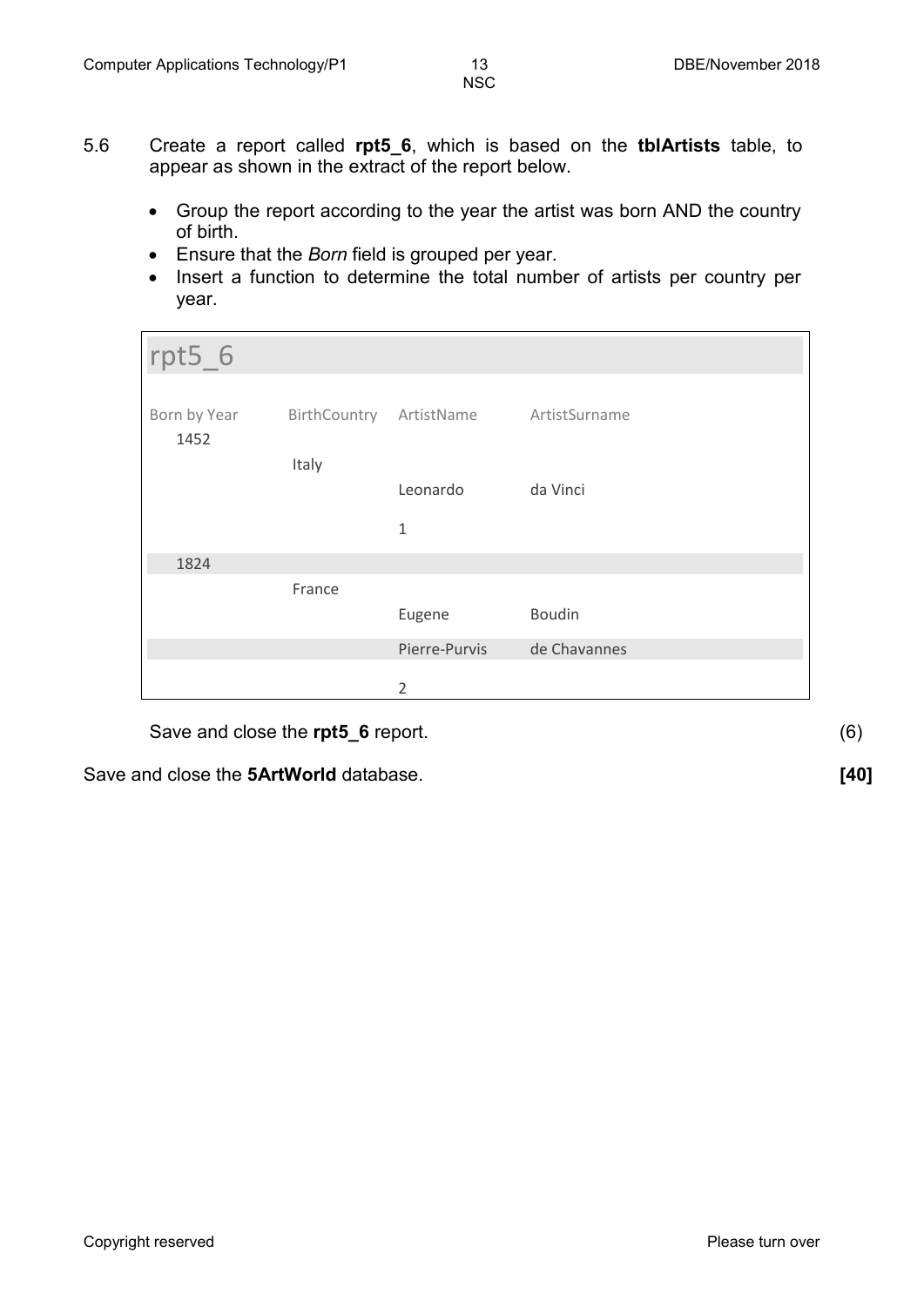### **QUESTION 6: WEB DESIGN (HTML)**

You are required to complete a web page about the quirks of artists.

Open the incomplete **6Quirks** web page in a web browser and also in a text/HTML editor. You may NOT use a word processing program such as Word to answer the HTML question.

#### **NOTE:**

- Question numbers appear as comments in the coding to guide you where to insert the answer(s). DO NOT delete these comments.
- An HTML tag sheet is attached for your reference.

Your final web page should look like the example below.

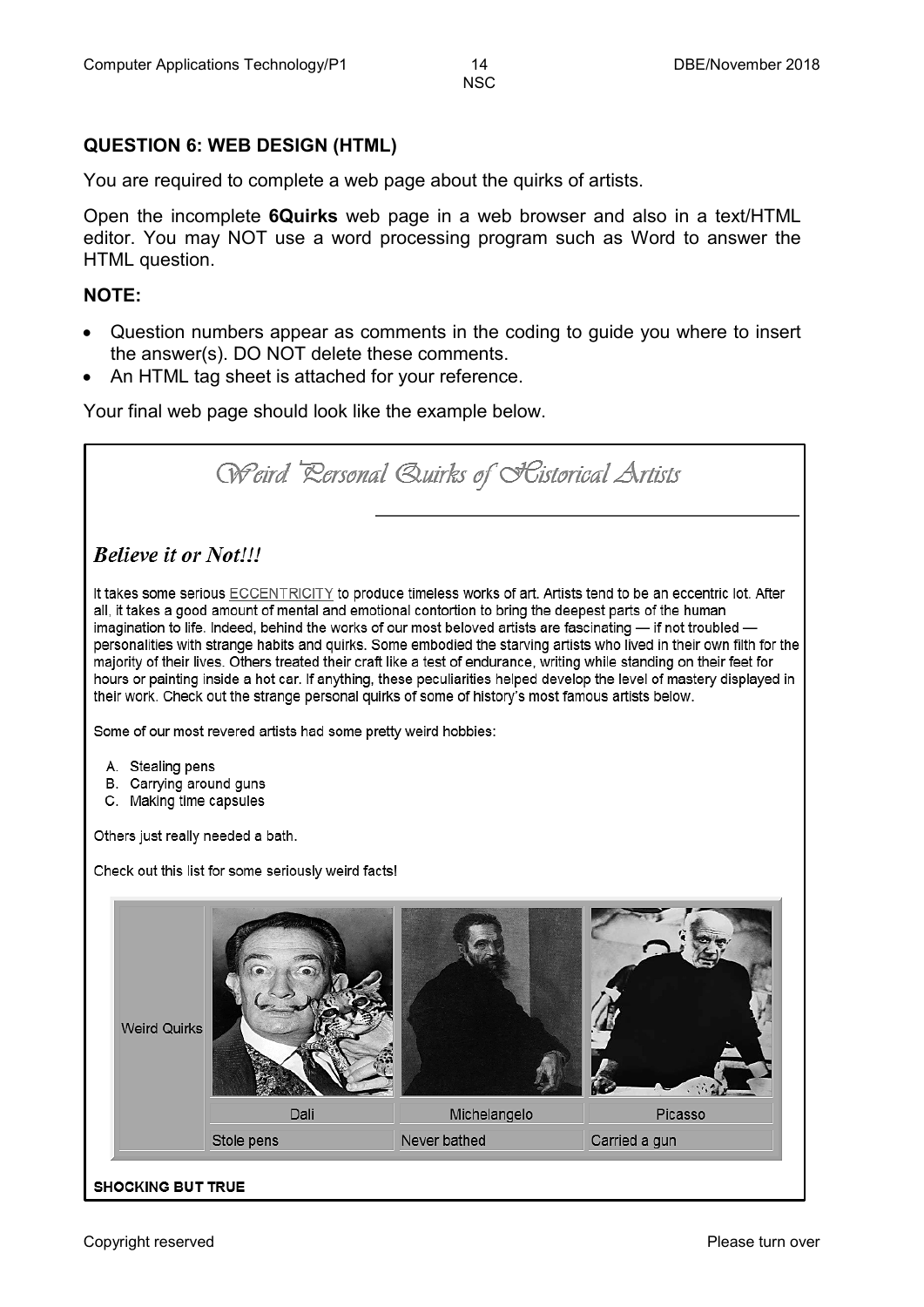**NOTE:** Use the example on the previous page to guide you in answering the questions below.

| used. | ONE mark will be allocated for closing tags, triangular brackets and nesting correctly                                                                                                                                                                                                                                                                                    | (1)  |
|-------|---------------------------------------------------------------------------------------------------------------------------------------------------------------------------------------------------------------------------------------------------------------------------------------------------------------------------------------------------------------------------|------|
| 6.1   | Change the font of the level 1 heading to 'Vivaldi'.                                                                                                                                                                                                                                                                                                                      | (1)  |
| 6.2   | Set the width of the horizontal line to 60% and set the alignment to right.                                                                                                                                                                                                                                                                                               | (2)  |
| 6.3   | Display the text 'Believe it or Not!!!' as a level 2 heading AND in italics.                                                                                                                                                                                                                                                                                              | (2)  |
| 6.4   | Create a link on the text 'ECCENTRICITY' to link to a target location that has<br>already been created towards the end of the web page.                                                                                                                                                                                                                                   | (3)  |
| 6.5   | Add tags to display the items 'Stealing pens', 'Carrying around guns' and<br>'Making time capsules' in a list with the number format A., B., C.                                                                                                                                                                                                                           | (3)  |
| 6.6   | Modify the table as follows:                                                                                                                                                                                                                                                                                                                                              |      |
|       | Set the cell spacing to 6.<br>$\bullet$<br>The first cell should span over three rows and contain the text 'Weird<br>$\bullet$<br>Quirks'.<br>The image 6Michelangelo found in your examination folder, should display<br>$\bullet$<br>correctly.<br>The text 'Stole pens', 'Never bathed' and 'Carried a gun' must appear in the<br>$\bullet$<br>third row of the table. | (6)  |
| 6.7   | Modify the code of the text 'SHOCKING BUT TRUE' to display in bold.                                                                                                                                                                                                                                                                                                       |      |
|       | Ensure that the text will appear below the table instead of above the table.                                                                                                                                                                                                                                                                                              | (2)  |
|       | Save and close the 6Quirks web page.                                                                                                                                                                                                                                                                                                                                      | [20] |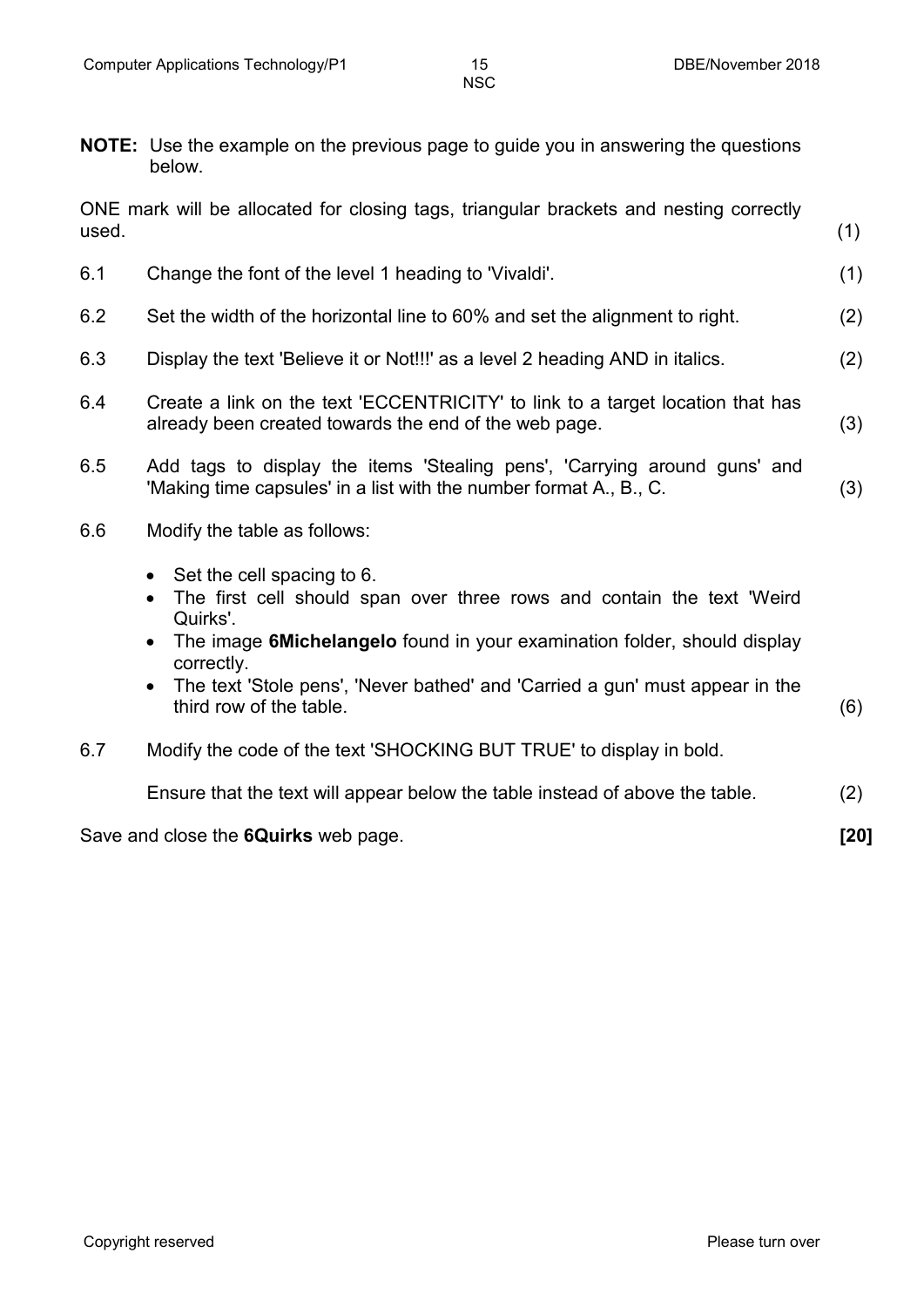#### **QUESTION 7: GENERAL**

Art institutions contribute to the art world on a regular basis by hosting lectures and art shows.

- 7.1 Open the **7Lecture** word processing document.
	- 7.1.1 Follow the instruction in the comment in the document AND then remove the comment. (2)
	- 7.1.2 Reject all the track changes in the document. (1)
	- 7.1.3 Invitations to the lecture must go out to guests.

Complete a mail merge as follows:

- Use the **7Guests** database as a data source for the **7Lecture** mail merge document.
- Edit the data source recipient list to include ONLY the data of those members who have 'Painting' as an art form and who have painted more than 60 paintings.
- Replace the text '<<Name>>' with the merge field *Name.*
- Replace the text '<<Surname>>' with the merge field *Surname*.

Save the document, but do NOT close it. (5)

7.1.4 Complete the merge and save the merged document as **7LectureMerge**. (1)

Save and close the **7Lecture** document and the **7LectureMerge** document.

7.2 Open the **7ArtForm** spreadsheet.

Use a spreadsheet feature to split the data stored in **column A** into different columns. The comma (',') must be used to split the data into columns.

**HINT:** Use the spreadsheet feature 'Text to Columns' on the *Data* tab in the *Data Tools* group. (2)

Save and close the **7ArtForm** spreadsheet.

7.3 Open the **7Summary** spreadsheet.

Use the SUBTOTAL feature to determine the greatest number of artworks painted by an artist according to the birth country. (3)

Save and close the **7Summary** spreadsheet.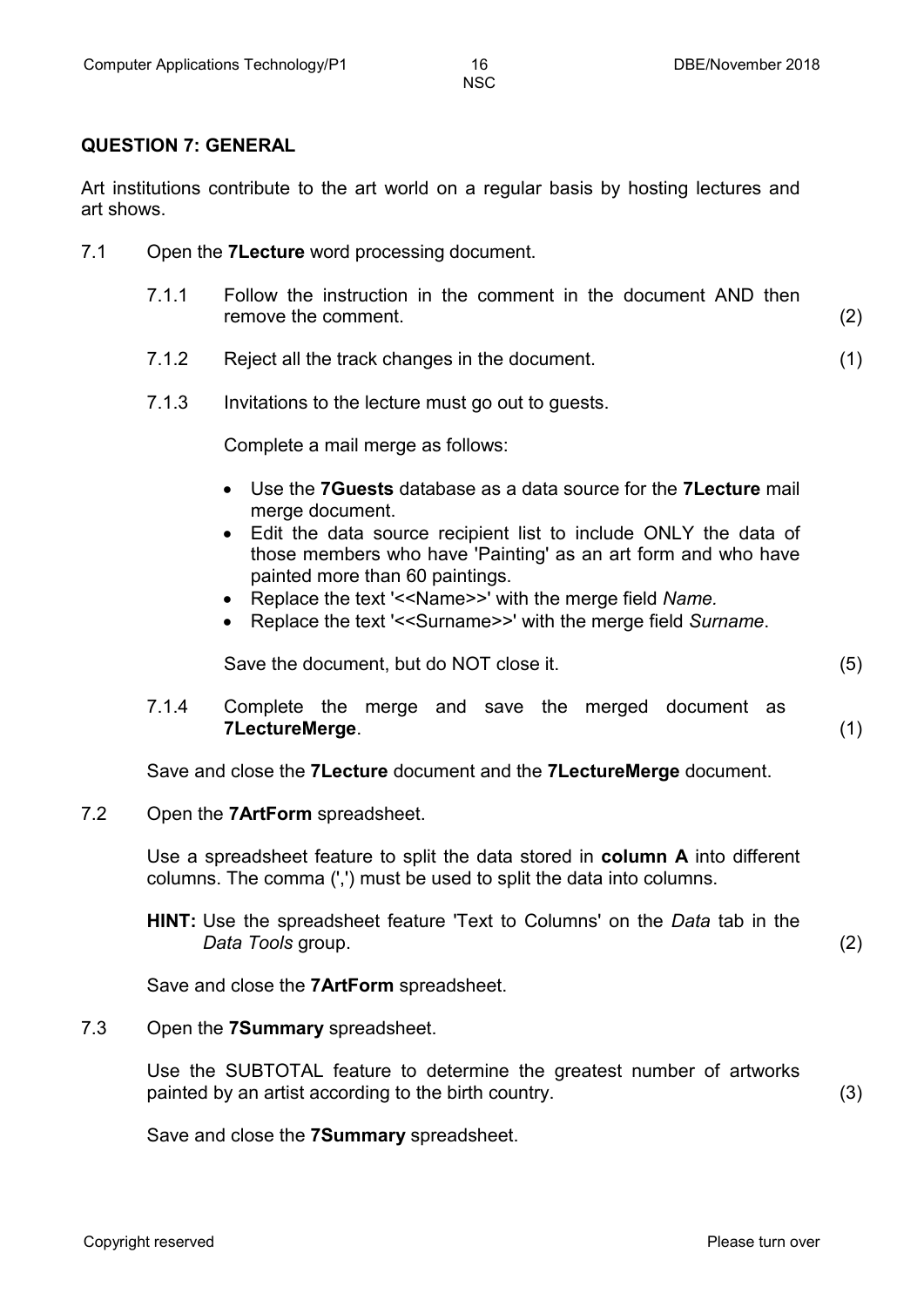#### 7.4 Open the **7Timeline** spreadsheet.

The art gallery manager wants to know which paintings were created by the same artist in consecutive years (where one year follows the previous year).

Use the following steps to assist the art gallery manager:

**Step 1:** Sort the data alphabetically according to artist AND then from the earliest to the latest year in which the painting was completed.

**Step 2:** Insert a formula in **column D** to perform the following checks:

- **Check 1:** Start from row 2 and check whether the artist in the current row is the same artist as in the previous row.
- **Check 2:** Check whether the artist painted a painting in the previous year by checking if the difference between the year in the current row and the year in the previous row is 1.
- If Check 1 and Check 2 are both TRUE, then display 'True', or otherwise display 'False'.

| <b>Painting</b><br><b>Skildery</b> | <b>Artist</b><br><b>Kunstenaar</b> | <b>Year Completed</b><br>Jaar Voltooi | <b>Question 7.4</b><br>Vraag 7.4 |
|------------------------------------|------------------------------------|---------------------------------------|----------------------------------|
| Molesey Weir                       | <b>Alfred Sisley</b>               | 1874                                  |                                  |
| <b>Street in Moret</b>             | <b>Alfred Sisley</b>               | 1877                                  | <b>FALSE</b>                     |
| Sand Heaps                         | <b>Alfred Sisley</b>               | 1878                                  | <b>TRUE</b>                      |
| View of the Seine                  | <b>Armand Guillaumin</b>           | 1871                                  | <b>FALSE</b>                     |
| <b>Grain Field</b>                 | <b>Bethe Morisot</b>               | 1875                                  | <b>FALSE</b>                     |
| The Artistist's Daughter           | <b>Bethe Morisot</b>               | 1884                                  | <b>FALSE</b>                     |
| Two Women Chatting by the Sea      | Camille Pissarro                   | 1856                                  | <b>FALSE</b>                     |
| Self Portrait                      | Chaim Soutine                      | 1918                                  | <b>FALSE</b>                     |
| View of Ceret                      | Chaim Soutine                      | 1919                                  | <b>TRUE</b>                      |
| View in Montmartre Paris           | Childe Hassam                      | 1889                                  | <b>FALSE</b>                     |
| Late Afternoon                     | Childe Hassam                      | 1900                                  | <b>FALSE</b>                     |
| John Singer Sargent                | Dennis Miller Bunker               | 1888                                  | <b>FALSE</b>                     |
| The Pool, Medfield                 | Dennis Miller Bunker               | 1889                                  | <b>TRUE</b>                      |
| Woman with Chrysanthemums          | <b>Edgar Degas</b>                 | 1865                                  | <b>FALSE</b>                     |
| The Bellelli Family                | <b>Edgar Degas</b>                 | 1867                                  | <b>FALSE</b>                     |

Example of output:

Save and close the **7Timeline** spreadsheet. **[20]**

**TOTAL: 180**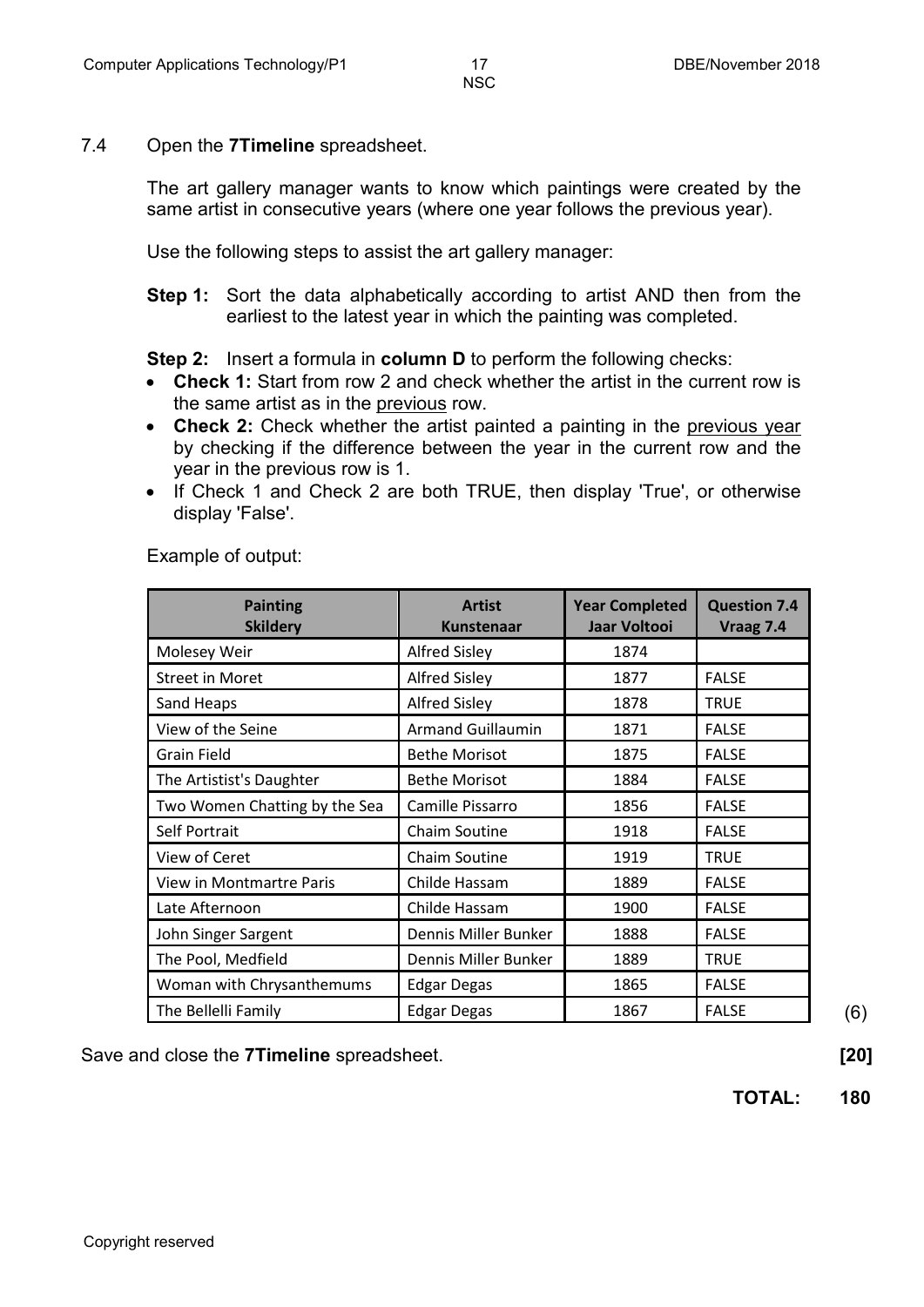$\overline{\phantom{a}}$ 

# **HTML TAG SHEET**

NSC

| Tag<br><b>Description</b><br><b>Description</b><br>Tag<br>Inserted before each list item,<br><body></body><br>Defines the body of the web page<br>and adds a number or symbol<br><li></li><br>Sets the background colour of the<br><body<br>depending on the type of list<br/>bgcolor="pink"&gt;<br/>web page<br/>selected<br/><body<br>Sets the colour of the body text<br/><imq src="name"><br/>Adds an image<br/>text="black"&gt;<br/>Contains information about the<br/><head></head><br/><img <br="" src="name"/>web page<br/>align="left"&gt;<br/>"right", "bottom", "top"<br/><align="center"><br/>Creates an HTML document -<br/><html></html><br/>can also be "middle"<br/><imq src="name"><br/>starts and ends a web page<br/><imq <br="" src="name">Sets the size of the border<br/>border="1"&gt;<br/><title></title><br/>Defines a title for the web page<br/>around an image<br/>Inserts a line break<br/><math>\braket{br/}</math><br/><math>\langle \text{img src} = "name"</math><br/>Sets the height and width of ar<br/>width="200"<br/><math>\langle</math>!-- --&gt;<br/>Comment<br/>image<br/>height <math>=</math>"200"&gt;<br/><b>Text Tags</b><br/><b>Description</b><br/>Tag<br/><imq <br="" src="name">the mouse hovers over the<br/>alt="alternative<br/><math>\hbox{{\smallN}}\xspace\hbox{{\smallN}}\xspace\hbox{{\smallN}}\xspace\hbox{{\smallN}}\xspace\hbox{{\smallN}}\xspace\hbox{{\smallN}}\xspace\hbox{{\smallN}}\xspace\hbox{{\smallN}}\xspace\hbox{{\smallN}}\xspace\hbox{{\smallN}}\xspace\hbox{{\smallN}}\xspace\hbox{{\smallN}}\xspace\hbox{{\smallN}}\xspace\hbox{{\smallN}}\xspace\hbox{{\smallN}}\xspace\hbox{{\smallN}}\xspace\hbox{{\smallN}}\xspace\hbox{{\smallN}}\xspace\hbox{{</math><br/>Creates the largest heading<br/>image or when the image is no<br/>text"&gt;<br/>found<br/><h6><h6><br/>Creates the smallest heading<br/>Inserts a horizontal line<br/><math>\frac{h}{2}</math><br/><math>&gt;/b&gt;</math><br/><math>\text{chr}</math> size="3"/&gt;<br/>Creates bold text<br/>Sets size (height) of a line<br/>Sets the width of a line, in<br/>Creates italic text<br/><math>\hbox{hr}</math> width="80%"/&gt;<br/><i></i><br/>percentage or absolute value<br/><font<br><hr color="&lt;br"/>Sets size of font, from "1" to "7"<br/>Sets the colour of the line<br/>"ff0000"/&gt;<br/>size="3"&gt;<br/><b>Table Tags</b><br/><font color="&lt;br">Sets font colour<br/>"green"&gt; </font><br/><b>Description</b><br/>Tag<br/><table></table><br/><font face="Times&lt;br&gt;Creates a table&lt;br&gt;Sets font type&lt;br&gt;New Roman"></font><br/><tr></tr><br/>Creates a row in a table<br/><b>Links Tags</b><br/><td></td><br/>Creates a cell in a table<br/><b>Description</b><br/>Tag<br/>Creates a table header (a cell<br/><th></th><br/>with bold, centred text)<br/><a href="URL"></a><br/>Creates a hyperlink<br/><a href="URL"><imq<br><table<br>Creates an image link<br/>Sets the width of the table<br/><math>src="name"&gt;&gt;/a&gt;</math><br/><math>width="50"</math><br/>Sets the width of the border<br/>Creates a target location in the<br/><table<br><a name="NAME"></a><br/>border="1"&gt;<br/>around the table cells<br/>document<br/><math>&lt;</math>table<br/>Sets the space between the<br/><a href="&lt;br">Links to a target location created<br/>cellspacing="1"&gt;<br/>table cells<br/>" #NAME "&gt;</a><br/>somewhere else in the document<br/><table<br>cellpadding="1"&gt;<br/>border and its contents<br/><b>Formatting Tags</b><br/>Sets the alignment for cell(s)<br/><b>Description</b><br/><b>Tag</b><br/><tr align="left"><br/>("left", can also be "center" or<br/><p><p><p><br/>Creates a new paragraph<br/>"right")<br/>Aligns a paragraph to the "left"<br/><tr valign="top"><br/><p align="left"><br/>(default), can also be "right" or<br/>cell(s) ("top", can also be<br/>"center"<br/>"middle" or "bottom")<br/><math>\braket{br}</math><br/>Inserts a line break<br/><td colspan="2"><br/><math>&lt;</math>ol&gt;<math>&lt;</math>/ol&gt;<br/>Creates a numbered list<br/>cell should span<br/><ol "a",<br="" ,="" type="A">Defines the type of numbering<br/><td rowspan="4"><br/>"I", "i", "1"&gt;</td></ol><br/>should span<br/>used<br/><math>\langle u1 \rangle \langle u1 \rangle</math><br/>Creates a bulleted list<br/><ul ,<br="" type="disc">"square", "circle"&gt;<br/>Defines the type of bullets used<br/><math>\langle /ul \rangle</math></ul></td></p></tr></p></p></p></tr></table<br></table<br></table<br></imq<br></a></font<br></h6></h6></imq></imq></imq></align="center"></imq></body<br></body<br> |  |                    | <br>$<$ ol> $<$ /ol><br>Creates a numbered list<br>cell should span<br><ol "a",<br="" ,="" type="A">Defines the type of numbering<br/><td rowspan="4"><br/>"I", "i", "1"&gt;</td></ol><br>should span<br>used<br>$\langle u1 \rangle \langle u1 \rangle$<br>Creates a bulleted list<br><ul ,<br="" type="disc">"square", "circle"&gt;<br/>Defines the type of bullets used<br/><math>\langle /ul \rangle</math></ul> |  | <br>"I", "i", "1"> | <b>Basic Tags</b> | <b>Formatting Tags continued</b> |  |  |  |
|------------------------------------------------------------------------------------------------------------------------------------------------------------------------------------------------------------------------------------------------------------------------------------------------------------------------------------------------------------------------------------------------------------------------------------------------------------------------------------------------------------------------------------------------------------------------------------------------------------------------------------------------------------------------------------------------------------------------------------------------------------------------------------------------------------------------------------------------------------------------------------------------------------------------------------------------------------------------------------------------------------------------------------------------------------------------------------------------------------------------------------------------------------------------------------------------------------------------------------------------------------------------------------------------------------------------------------------------------------------------------------------------------------------------------------------------------------------------------------------------------------------------------------------------------------------------------------------------------------------------------------------------------------------------------------------------------------------------------------------------------------------------------------------------------------------------------------------------------------------------------------------------------------------------------------------------------------------------------------------------------------------------------------------------------------------------------------------------------------------------------------------------------------------------------------------------------------------------------------------------------------------------------------------------------------------------------------------------------------------------------------------------------------------------------------------------------------------------------------------------------------------------------------------------------------------------------------------------------------------------------------------------------------------------------------------------------------------------------------------------------------------------------------------------------------------------------------------------------------------------------------------------------------------------------------------------------------------------------------------------------------------------------------------------------------------------------------------------------------------------------------------------------------------------------------------------------------------------------------------------------------------------------------------------------------------------------------------------------------------------------------------------------------------------------------------------------------------------------------------------------------------------------------------------------------------------------------------------------------------------------------------------------------------------------------------------------------------------------------------------------------------------------------------------------------------------------------------------------------------------------------------------------------------------------------------------------------------------------------------------------------------------------------------------------------------------------------------------------------------------------------------------------------------------------------------------------------------------------------------------------------------------------------------------------------------------------------------------------------------------------------------------------------------------------------------------------------------------------------------------------------------------------------------------------------------------------------------------------------------------------------------------|--|--------------------|----------------------------------------------------------------------------------------------------------------------------------------------------------------------------------------------------------------------------------------------------------------------------------------------------------------------------------------------------------------------------------------------------------------------|--|--------------------|-------------------|----------------------------------|--|--|--|
|                                                                                                                                                                                                                                                                                                                                                                                                                                                                                                                                                                                                                                                                                                                                                                                                                                                                                                                                                                                                                                                                                                                                                                                                                                                                                                                                                                                                                                                                                                                                                                                                                                                                                                                                                                                                                                                                                                                                                                                                                                                                                                                                                                                                                                                                                                                                                                                                                                                                                                                                                                                                                                                                                                                                                                                                                                                                                                                                                                                                                                                                                                                                                                                                                                                                                                                                                                                                                                                                                                                                                                                                                                                                                                                                                                                                                                                                                                                                                                                                                                                                                                                                                                                                                                                                                                                                                                                                                                                                                                                                                                                                                                                |  |                    |                                                                                                                                                                                                                                                                                                                                                                                                                      |  |                    |                   |                                  |  |  |  |
| <br>$<$ ol> $<$ /ol><br>Creates a numbered list<br>cell should span<br><ol "a",<br="" ,="" type="A">Defines the type of numbering<br/><td rowspan="4"><br/>"I", "i", "1"&gt;</td></ol><br>should span<br>used<br>$\langle u1 \rangle \langle u1 \rangle$<br>Creates a bulleted list<br><ul ,<br="" type="disc">"square", "circle"&gt;<br/>Defines the type of bullets used<br/><math>\langle /ul \rangle</math></ul>                                                                                                                                                                                                                                                                                                                                                                                                                                                                                                                                                                                                                                                                                                                                                                                                                                                                                                                                                                                                                                                                                                                                                                                                                                                                                                                                                                                                                                                                                                                                                                                                                                                                                                                                                                                                                                                                                                                                                                                                                                                                                                                                                                                                                                                                                                                                                                                                                                                                                                                                                                                                                                                                                                                                                                                                                                                                                                                                                                                                                                                                                                                                                                                                                                                                                                                                                                                                                                                                                                                                                                                                                                                                                                                                                                                                                                                                                                                                                                                                                                                                                                                                                                                                                           |  | <br>"I", "i", "1"> |                                                                                                                                                                                                                                                                                                                                                                                                                      |  |                    |                   |                                  |  |  |  |
| <br>$<$ ol> $<$ /ol><br>Creates a numbered list<br>cell should span<br><ol "a",<br="" ,="" type="A">Defines the type of numbering<br/><td rowspan="4"><br/>"I", "i", "1"&gt;</td></ol><br>should span<br>used<br>$\langle u1 \rangle \langle u1 \rangle$<br>Creates a bulleted list<br><ul ,<br="" type="disc">"square", "circle"&gt;<br/>Defines the type of bullets used<br/><math>\langle /ul \rangle</math></ul>                                                                                                                                                                                                                                                                                                                                                                                                                                                                                                                                                                                                                                                                                                                                                                                                                                                                                                                                                                                                                                                                                                                                                                                                                                                                                                                                                                                                                                                                                                                                                                                                                                                                                                                                                                                                                                                                                                                                                                                                                                                                                                                                                                                                                                                                                                                                                                                                                                                                                                                                                                                                                                                                                                                                                                                                                                                                                                                                                                                                                                                                                                                                                                                                                                                                                                                                                                                                                                                                                                                                                                                                                                                                                                                                                                                                                                                                                                                                                                                                                                                                                                                                                                                                                           |  |                    | <br>"I", "i", "1">                                                                                                                                                                                                                                                                                                                                                                                                   |  |                    |                   |                                  |  |  |  |
|                                                                                                                                                                                                                                                                                                                                                                                                                                                                                                                                                                                                                                                                                                                                                                                                                                                                                                                                                                                                                                                                                                                                                                                                                                                                                                                                                                                                                                                                                                                                                                                                                                                                                                                                                                                                                                                                                                                                                                                                                                                                                                                                                                                                                                                                                                                                                                                                                                                                                                                                                                                                                                                                                                                                                                                                                                                                                                                                                                                                                                                                                                                                                                                                                                                                                                                                                                                                                                                                                                                                                                                                                                                                                                                                                                                                                                                                                                                                                                                                                                                                                                                                                                                                                                                                                                                                                                                                                                                                                                                                                                                                                                                |  |                    |                                                                                                                                                                                                                                                                                                                                                                                                                      |  |                    |                   |                                  |  |  |  |
|                                                                                                                                                                                                                                                                                                                                                                                                                                                                                                                                                                                                                                                                                                                                                                                                                                                                                                                                                                                                                                                                                                                                                                                                                                                                                                                                                                                                                                                                                                                                                                                                                                                                                                                                                                                                                                                                                                                                                                                                                                                                                                                                                                                                                                                                                                                                                                                                                                                                                                                                                                                                                                                                                                                                                                                                                                                                                                                                                                                                                                                                                                                                                                                                                                                                                                                                                                                                                                                                                                                                                                                                                                                                                                                                                                                                                                                                                                                                                                                                                                                                                                                                                                                                                                                                                                                                                                                                                                                                                                                                                                                                                                                |  |                    |                                                                                                                                                                                                                                                                                                                                                                                                                      |  |                    |                   |                                  |  |  |  |
|                                                                                                                                                                                                                                                                                                                                                                                                                                                                                                                                                                                                                                                                                                                                                                                                                                                                                                                                                                                                                                                                                                                                                                                                                                                                                                                                                                                                                                                                                                                                                                                                                                                                                                                                                                                                                                                                                                                                                                                                                                                                                                                                                                                                                                                                                                                                                                                                                                                                                                                                                                                                                                                                                                                                                                                                                                                                                                                                                                                                                                                                                                                                                                                                                                                                                                                                                                                                                                                                                                                                                                                                                                                                                                                                                                                                                                                                                                                                                                                                                                                                                                                                                                                                                                                                                                                                                                                                                                                                                                                                                                                                                                                |  |                    |                                                                                                                                                                                                                                                                                                                                                                                                                      |  |                    |                   |                                  |  |  |  |
|                                                                                                                                                                                                                                                                                                                                                                                                                                                                                                                                                                                                                                                                                                                                                                                                                                                                                                                                                                                                                                                                                                                                                                                                                                                                                                                                                                                                                                                                                                                                                                                                                                                                                                                                                                                                                                                                                                                                                                                                                                                                                                                                                                                                                                                                                                                                                                                                                                                                                                                                                                                                                                                                                                                                                                                                                                                                                                                                                                                                                                                                                                                                                                                                                                                                                                                                                                                                                                                                                                                                                                                                                                                                                                                                                                                                                                                                                                                                                                                                                                                                                                                                                                                                                                                                                                                                                                                                                                                                                                                                                                                                                                                |  |                    |                                                                                                                                                                                                                                                                                                                                                                                                                      |  |                    |                   |                                  |  |  |  |
|                                                                                                                                                                                                                                                                                                                                                                                                                                                                                                                                                                                                                                                                                                                                                                                                                                                                                                                                                                                                                                                                                                                                                                                                                                                                                                                                                                                                                                                                                                                                                                                                                                                                                                                                                                                                                                                                                                                                                                                                                                                                                                                                                                                                                                                                                                                                                                                                                                                                                                                                                                                                                                                                                                                                                                                                                                                                                                                                                                                                                                                                                                                                                                                                                                                                                                                                                                                                                                                                                                                                                                                                                                                                                                                                                                                                                                                                                                                                                                                                                                                                                                                                                                                                                                                                                                                                                                                                                                                                                                                                                                                                                                                |  |                    | Aligns an image: can be "left",                                                                                                                                                                                                                                                                                                                                                                                      |  |                    |                   |                                  |  |  |  |
|                                                                                                                                                                                                                                                                                                                                                                                                                                                                                                                                                                                                                                                                                                                                                                                                                                                                                                                                                                                                                                                                                                                                                                                                                                                                                                                                                                                                                                                                                                                                                                                                                                                                                                                                                                                                                                                                                                                                                                                                                                                                                                                                                                                                                                                                                                                                                                                                                                                                                                                                                                                                                                                                                                                                                                                                                                                                                                                                                                                                                                                                                                                                                                                                                                                                                                                                                                                                                                                                                                                                                                                                                                                                                                                                                                                                                                                                                                                                                                                                                                                                                                                                                                                                                                                                                                                                                                                                                                                                                                                                                                                                                                                |  |                    | Aligns an image in the "center"                                                                                                                                                                                                                                                                                                                                                                                      |  |                    |                   |                                  |  |  |  |
|                                                                                                                                                                                                                                                                                                                                                                                                                                                                                                                                                                                                                                                                                                                                                                                                                                                                                                                                                                                                                                                                                                                                                                                                                                                                                                                                                                                                                                                                                                                                                                                                                                                                                                                                                                                                                                                                                                                                                                                                                                                                                                                                                                                                                                                                                                                                                                                                                                                                                                                                                                                                                                                                                                                                                                                                                                                                                                                                                                                                                                                                                                                                                                                                                                                                                                                                                                                                                                                                                                                                                                                                                                                                                                                                                                                                                                                                                                                                                                                                                                                                                                                                                                                                                                                                                                                                                                                                                                                                                                                                                                                                                                                |  |                    |                                                                                                                                                                                                                                                                                                                                                                                                                      |  |                    |                   |                                  |  |  |  |
|                                                                                                                                                                                                                                                                                                                                                                                                                                                                                                                                                                                                                                                                                                                                                                                                                                                                                                                                                                                                                                                                                                                                                                                                                                                                                                                                                                                                                                                                                                                                                                                                                                                                                                                                                                                                                                                                                                                                                                                                                                                                                                                                                                                                                                                                                                                                                                                                                                                                                                                                                                                                                                                                                                                                                                                                                                                                                                                                                                                                                                                                                                                                                                                                                                                                                                                                                                                                                                                                                                                                                                                                                                                                                                                                                                                                                                                                                                                                                                                                                                                                                                                                                                                                                                                                                                                                                                                                                                                                                                                                                                                                                                                |  |                    |                                                                                                                                                                                                                                                                                                                                                                                                                      |  |                    |                   |                                  |  |  |  |
|                                                                                                                                                                                                                                                                                                                                                                                                                                                                                                                                                                                                                                                                                                                                                                                                                                                                                                                                                                                                                                                                                                                                                                                                                                                                                                                                                                                                                                                                                                                                                                                                                                                                                                                                                                                                                                                                                                                                                                                                                                                                                                                                                                                                                                                                                                                                                                                                                                                                                                                                                                                                                                                                                                                                                                                                                                                                                                                                                                                                                                                                                                                                                                                                                                                                                                                                                                                                                                                                                                                                                                                                                                                                                                                                                                                                                                                                                                                                                                                                                                                                                                                                                                                                                                                                                                                                                                                                                                                                                                                                                                                                                                                |  |                    |                                                                                                                                                                                                                                                                                                                                                                                                                      |  |                    |                   |                                  |  |  |  |
|                                                                                                                                                                                                                                                                                                                                                                                                                                                                                                                                                                                                                                                                                                                                                                                                                                                                                                                                                                                                                                                                                                                                                                                                                                                                                                                                                                                                                                                                                                                                                                                                                                                                                                                                                                                                                                                                                                                                                                                                                                                                                                                                                                                                                                                                                                                                                                                                                                                                                                                                                                                                                                                                                                                                                                                                                                                                                                                                                                                                                                                                                                                                                                                                                                                                                                                                                                                                                                                                                                                                                                                                                                                                                                                                                                                                                                                                                                                                                                                                                                                                                                                                                                                                                                                                                                                                                                                                                                                                                                                                                                                                                                                |  |                    |                                                                                                                                                                                                                                                                                                                                                                                                                      |  |                    |                   |                                  |  |  |  |
|                                                                                                                                                                                                                                                                                                                                                                                                                                                                                                                                                                                                                                                                                                                                                                                                                                                                                                                                                                                                                                                                                                                                                                                                                                                                                                                                                                                                                                                                                                                                                                                                                                                                                                                                                                                                                                                                                                                                                                                                                                                                                                                                                                                                                                                                                                                                                                                                                                                                                                                                                                                                                                                                                                                                                                                                                                                                                                                                                                                                                                                                                                                                                                                                                                                                                                                                                                                                                                                                                                                                                                                                                                                                                                                                                                                                                                                                                                                                                                                                                                                                                                                                                                                                                                                                                                                                                                                                                                                                                                                                                                                                                                                |  |                    | Displays alternative text when                                                                                                                                                                                                                                                                                                                                                                                       |  |                    |                   |                                  |  |  |  |
|                                                                                                                                                                                                                                                                                                                                                                                                                                                                                                                                                                                                                                                                                                                                                                                                                                                                                                                                                                                                                                                                                                                                                                                                                                                                                                                                                                                                                                                                                                                                                                                                                                                                                                                                                                                                                                                                                                                                                                                                                                                                                                                                                                                                                                                                                                                                                                                                                                                                                                                                                                                                                                                                                                                                                                                                                                                                                                                                                                                                                                                                                                                                                                                                                                                                                                                                                                                                                                                                                                                                                                                                                                                                                                                                                                                                                                                                                                                                                                                                                                                                                                                                                                                                                                                                                                                                                                                                                                                                                                                                                                                                                                                |  |                    |                                                                                                                                                                                                                                                                                                                                                                                                                      |  |                    |                   |                                  |  |  |  |
|                                                                                                                                                                                                                                                                                                                                                                                                                                                                                                                                                                                                                                                                                                                                                                                                                                                                                                                                                                                                                                                                                                                                                                                                                                                                                                                                                                                                                                                                                                                                                                                                                                                                                                                                                                                                                                                                                                                                                                                                                                                                                                                                                                                                                                                                                                                                                                                                                                                                                                                                                                                                                                                                                                                                                                                                                                                                                                                                                                                                                                                                                                                                                                                                                                                                                                                                                                                                                                                                                                                                                                                                                                                                                                                                                                                                                                                                                                                                                                                                                                                                                                                                                                                                                                                                                                                                                                                                                                                                                                                                                                                                                                                |  |                    |                                                                                                                                                                                                                                                                                                                                                                                                                      |  |                    |                   |                                  |  |  |  |
|                                                                                                                                                                                                                                                                                                                                                                                                                                                                                                                                                                                                                                                                                                                                                                                                                                                                                                                                                                                                                                                                                                                                                                                                                                                                                                                                                                                                                                                                                                                                                                                                                                                                                                                                                                                                                                                                                                                                                                                                                                                                                                                                                                                                                                                                                                                                                                                                                                                                                                                                                                                                                                                                                                                                                                                                                                                                                                                                                                                                                                                                                                                                                                                                                                                                                                                                                                                                                                                                                                                                                                                                                                                                                                                                                                                                                                                                                                                                                                                                                                                                                                                                                                                                                                                                                                                                                                                                                                                                                                                                                                                                                                                |  |                    |                                                                                                                                                                                                                                                                                                                                                                                                                      |  |                    |                   |                                  |  |  |  |
|                                                                                                                                                                                                                                                                                                                                                                                                                                                                                                                                                                                                                                                                                                                                                                                                                                                                                                                                                                                                                                                                                                                                                                                                                                                                                                                                                                                                                                                                                                                                                                                                                                                                                                                                                                                                                                                                                                                                                                                                                                                                                                                                                                                                                                                                                                                                                                                                                                                                                                                                                                                                                                                                                                                                                                                                                                                                                                                                                                                                                                                                                                                                                                                                                                                                                                                                                                                                                                                                                                                                                                                                                                                                                                                                                                                                                                                                                                                                                                                                                                                                                                                                                                                                                                                                                                                                                                                                                                                                                                                                                                                                                                                |  |                    |                                                                                                                                                                                                                                                                                                                                                                                                                      |  |                    |                   |                                  |  |  |  |
|                                                                                                                                                                                                                                                                                                                                                                                                                                                                                                                                                                                                                                                                                                                                                                                                                                                                                                                                                                                                                                                                                                                                                                                                                                                                                                                                                                                                                                                                                                                                                                                                                                                                                                                                                                                                                                                                                                                                                                                                                                                                                                                                                                                                                                                                                                                                                                                                                                                                                                                                                                                                                                                                                                                                                                                                                                                                                                                                                                                                                                                                                                                                                                                                                                                                                                                                                                                                                                                                                                                                                                                                                                                                                                                                                                                                                                                                                                                                                                                                                                                                                                                                                                                                                                                                                                                                                                                                                                                                                                                                                                                                                                                |  |                    |                                                                                                                                                                                                                                                                                                                                                                                                                      |  |                    |                   |                                  |  |  |  |
|                                                                                                                                                                                                                                                                                                                                                                                                                                                                                                                                                                                                                                                                                                                                                                                                                                                                                                                                                                                                                                                                                                                                                                                                                                                                                                                                                                                                                                                                                                                                                                                                                                                                                                                                                                                                                                                                                                                                                                                                                                                                                                                                                                                                                                                                                                                                                                                                                                                                                                                                                                                                                                                                                                                                                                                                                                                                                                                                                                                                                                                                                                                                                                                                                                                                                                                                                                                                                                                                                                                                                                                                                                                                                                                                                                                                                                                                                                                                                                                                                                                                                                                                                                                                                                                                                                                                                                                                                                                                                                                                                                                                                                                |  |                    |                                                                                                                                                                                                                                                                                                                                                                                                                      |  |                    |                   |                                  |  |  |  |
|                                                                                                                                                                                                                                                                                                                                                                                                                                                                                                                                                                                                                                                                                                                                                                                                                                                                                                                                                                                                                                                                                                                                                                                                                                                                                                                                                                                                                                                                                                                                                                                                                                                                                                                                                                                                                                                                                                                                                                                                                                                                                                                                                                                                                                                                                                                                                                                                                                                                                                                                                                                                                                                                                                                                                                                                                                                                                                                                                                                                                                                                                                                                                                                                                                                                                                                                                                                                                                                                                                                                                                                                                                                                                                                                                                                                                                                                                                                                                                                                                                                                                                                                                                                                                                                                                                                                                                                                                                                                                                                                                                                                                                                |  |                    |                                                                                                                                                                                                                                                                                                                                                                                                                      |  |                    |                   |                                  |  |  |  |
|                                                                                                                                                                                                                                                                                                                                                                                                                                                                                                                                                                                                                                                                                                                                                                                                                                                                                                                                                                                                                                                                                                                                                                                                                                                                                                                                                                                                                                                                                                                                                                                                                                                                                                                                                                                                                                                                                                                                                                                                                                                                                                                                                                                                                                                                                                                                                                                                                                                                                                                                                                                                                                                                                                                                                                                                                                                                                                                                                                                                                                                                                                                                                                                                                                                                                                                                                                                                                                                                                                                                                                                                                                                                                                                                                                                                                                                                                                                                                                                                                                                                                                                                                                                                                                                                                                                                                                                                                                                                                                                                                                                                                                                |  |                    |                                                                                                                                                                                                                                                                                                                                                                                                                      |  |                    |                   |                                  |  |  |  |
|                                                                                                                                                                                                                                                                                                                                                                                                                                                                                                                                                                                                                                                                                                                                                                                                                                                                                                                                                                                                                                                                                                                                                                                                                                                                                                                                                                                                                                                                                                                                                                                                                                                                                                                                                                                                                                                                                                                                                                                                                                                                                                                                                                                                                                                                                                                                                                                                                                                                                                                                                                                                                                                                                                                                                                                                                                                                                                                                                                                                                                                                                                                                                                                                                                                                                                                                                                                                                                                                                                                                                                                                                                                                                                                                                                                                                                                                                                                                                                                                                                                                                                                                                                                                                                                                                                                                                                                                                                                                                                                                                                                                                                                |  |                    |                                                                                                                                                                                                                                                                                                                                                                                                                      |  |                    |                   |                                  |  |  |  |
|                                                                                                                                                                                                                                                                                                                                                                                                                                                                                                                                                                                                                                                                                                                                                                                                                                                                                                                                                                                                                                                                                                                                                                                                                                                                                                                                                                                                                                                                                                                                                                                                                                                                                                                                                                                                                                                                                                                                                                                                                                                                                                                                                                                                                                                                                                                                                                                                                                                                                                                                                                                                                                                                                                                                                                                                                                                                                                                                                                                                                                                                                                                                                                                                                                                                                                                                                                                                                                                                                                                                                                                                                                                                                                                                                                                                                                                                                                                                                                                                                                                                                                                                                                                                                                                                                                                                                                                                                                                                                                                                                                                                                                                |  |                    |                                                                                                                                                                                                                                                                                                                                                                                                                      |  |                    |                   |                                  |  |  |  |
|                                                                                                                                                                                                                                                                                                                                                                                                                                                                                                                                                                                                                                                                                                                                                                                                                                                                                                                                                                                                                                                                                                                                                                                                                                                                                                                                                                                                                                                                                                                                                                                                                                                                                                                                                                                                                                                                                                                                                                                                                                                                                                                                                                                                                                                                                                                                                                                                                                                                                                                                                                                                                                                                                                                                                                                                                                                                                                                                                                                                                                                                                                                                                                                                                                                                                                                                                                                                                                                                                                                                                                                                                                                                                                                                                                                                                                                                                                                                                                                                                                                                                                                                                                                                                                                                                                                                                                                                                                                                                                                                                                                                                                                |  |                    |                                                                                                                                                                                                                                                                                                                                                                                                                      |  |                    |                   |                                  |  |  |  |
|                                                                                                                                                                                                                                                                                                                                                                                                                                                                                                                                                                                                                                                                                                                                                                                                                                                                                                                                                                                                                                                                                                                                                                                                                                                                                                                                                                                                                                                                                                                                                                                                                                                                                                                                                                                                                                                                                                                                                                                                                                                                                                                                                                                                                                                                                                                                                                                                                                                                                                                                                                                                                                                                                                                                                                                                                                                                                                                                                                                                                                                                                                                                                                                                                                                                                                                                                                                                                                                                                                                                                                                                                                                                                                                                                                                                                                                                                                                                                                                                                                                                                                                                                                                                                                                                                                                                                                                                                                                                                                                                                                                                                                                |  |                    |                                                                                                                                                                                                                                                                                                                                                                                                                      |  |                    |                   |                                  |  |  |  |
|                                                                                                                                                                                                                                                                                                                                                                                                                                                                                                                                                                                                                                                                                                                                                                                                                                                                                                                                                                                                                                                                                                                                                                                                                                                                                                                                                                                                                                                                                                                                                                                                                                                                                                                                                                                                                                                                                                                                                                                                                                                                                                                                                                                                                                                                                                                                                                                                                                                                                                                                                                                                                                                                                                                                                                                                                                                                                                                                                                                                                                                                                                                                                                                                                                                                                                                                                                                                                                                                                                                                                                                                                                                                                                                                                                                                                                                                                                                                                                                                                                                                                                                                                                                                                                                                                                                                                                                                                                                                                                                                                                                                                                                |  |                    |                                                                                                                                                                                                                                                                                                                                                                                                                      |  |                    |                   |                                  |  |  |  |
|                                                                                                                                                                                                                                                                                                                                                                                                                                                                                                                                                                                                                                                                                                                                                                                                                                                                                                                                                                                                                                                                                                                                                                                                                                                                                                                                                                                                                                                                                                                                                                                                                                                                                                                                                                                                                                                                                                                                                                                                                                                                                                                                                                                                                                                                                                                                                                                                                                                                                                                                                                                                                                                                                                                                                                                                                                                                                                                                                                                                                                                                                                                                                                                                                                                                                                                                                                                                                                                                                                                                                                                                                                                                                                                                                                                                                                                                                                                                                                                                                                                                                                                                                                                                                                                                                                                                                                                                                                                                                                                                                                                                                                                |  |                    |                                                                                                                                                                                                                                                                                                                                                                                                                      |  |                    |                   |                                  |  |  |  |
|                                                                                                                                                                                                                                                                                                                                                                                                                                                                                                                                                                                                                                                                                                                                                                                                                                                                                                                                                                                                                                                                                                                                                                                                                                                                                                                                                                                                                                                                                                                                                                                                                                                                                                                                                                                                                                                                                                                                                                                                                                                                                                                                                                                                                                                                                                                                                                                                                                                                                                                                                                                                                                                                                                                                                                                                                                                                                                                                                                                                                                                                                                                                                                                                                                                                                                                                                                                                                                                                                                                                                                                                                                                                                                                                                                                                                                                                                                                                                                                                                                                                                                                                                                                                                                                                                                                                                                                                                                                                                                                                                                                                                                                |  |                    |                                                                                                                                                                                                                                                                                                                                                                                                                      |  |                    |                   |                                  |  |  |  |
|                                                                                                                                                                                                                                                                                                                                                                                                                                                                                                                                                                                                                                                                                                                                                                                                                                                                                                                                                                                                                                                                                                                                                                                                                                                                                                                                                                                                                                                                                                                                                                                                                                                                                                                                                                                                                                                                                                                                                                                                                                                                                                                                                                                                                                                                                                                                                                                                                                                                                                                                                                                                                                                                                                                                                                                                                                                                                                                                                                                                                                                                                                                                                                                                                                                                                                                                                                                                                                                                                                                                                                                                                                                                                                                                                                                                                                                                                                                                                                                                                                                                                                                                                                                                                                                                                                                                                                                                                                                                                                                                                                                                                                                |  |                    |                                                                                                                                                                                                                                                                                                                                                                                                                      |  |                    |                   |                                  |  |  |  |
|                                                                                                                                                                                                                                                                                                                                                                                                                                                                                                                                                                                                                                                                                                                                                                                                                                                                                                                                                                                                                                                                                                                                                                                                                                                                                                                                                                                                                                                                                                                                                                                                                                                                                                                                                                                                                                                                                                                                                                                                                                                                                                                                                                                                                                                                                                                                                                                                                                                                                                                                                                                                                                                                                                                                                                                                                                                                                                                                                                                                                                                                                                                                                                                                                                                                                                                                                                                                                                                                                                                                                                                                                                                                                                                                                                                                                                                                                                                                                                                                                                                                                                                                                                                                                                                                                                                                                                                                                                                                                                                                                                                                                                                |  |                    | Sets the space between a cell                                                                                                                                                                                                                                                                                                                                                                                        |  |                    |                   |                                  |  |  |  |
|                                                                                                                                                                                                                                                                                                                                                                                                                                                                                                                                                                                                                                                                                                                                                                                                                                                                                                                                                                                                                                                                                                                                                                                                                                                                                                                                                                                                                                                                                                                                                                                                                                                                                                                                                                                                                                                                                                                                                                                                                                                                                                                                                                                                                                                                                                                                                                                                                                                                                                                                                                                                                                                                                                                                                                                                                                                                                                                                                                                                                                                                                                                                                                                                                                                                                                                                                                                                                                                                                                                                                                                                                                                                                                                                                                                                                                                                                                                                                                                                                                                                                                                                                                                                                                                                                                                                                                                                                                                                                                                                                                                                                                                |  |                    |                                                                                                                                                                                                                                                                                                                                                                                                                      |  |                    |                   |                                  |  |  |  |
|                                                                                                                                                                                                                                                                                                                                                                                                                                                                                                                                                                                                                                                                                                                                                                                                                                                                                                                                                                                                                                                                                                                                                                                                                                                                                                                                                                                                                                                                                                                                                                                                                                                                                                                                                                                                                                                                                                                                                                                                                                                                                                                                                                                                                                                                                                                                                                                                                                                                                                                                                                                                                                                                                                                                                                                                                                                                                                                                                                                                                                                                                                                                                                                                                                                                                                                                                                                                                                                                                                                                                                                                                                                                                                                                                                                                                                                                                                                                                                                                                                                                                                                                                                                                                                                                                                                                                                                                                                                                                                                                                                                                                                                |  |                    |                                                                                                                                                                                                                                                                                                                                                                                                                      |  |                    |                   |                                  |  |  |  |
|                                                                                                                                                                                                                                                                                                                                                                                                                                                                                                                                                                                                                                                                                                                                                                                                                                                                                                                                                                                                                                                                                                                                                                                                                                                                                                                                                                                                                                                                                                                                                                                                                                                                                                                                                                                                                                                                                                                                                                                                                                                                                                                                                                                                                                                                                                                                                                                                                                                                                                                                                                                                                                                                                                                                                                                                                                                                                                                                                                                                                                                                                                                                                                                                                                                                                                                                                                                                                                                                                                                                                                                                                                                                                                                                                                                                                                                                                                                                                                                                                                                                                                                                                                                                                                                                                                                                                                                                                                                                                                                                                                                                                                                |  |                    | Sets the vertical alignment for                                                                                                                                                                                                                                                                                                                                                                                      |  |                    |                   |                                  |  |  |  |
|                                                                                                                                                                                                                                                                                                                                                                                                                                                                                                                                                                                                                                                                                                                                                                                                                                                                                                                                                                                                                                                                                                                                                                                                                                                                                                                                                                                                                                                                                                                                                                                                                                                                                                                                                                                                                                                                                                                                                                                                                                                                                                                                                                                                                                                                                                                                                                                                                                                                                                                                                                                                                                                                                                                                                                                                                                                                                                                                                                                                                                                                                                                                                                                                                                                                                                                                                                                                                                                                                                                                                                                                                                                                                                                                                                                                                                                                                                                                                                                                                                                                                                                                                                                                                                                                                                                                                                                                                                                                                                                                                                                                                                                |  |                    | Sets the number of columns a                                                                                                                                                                                                                                                                                                                                                                                         |  |                    |                   |                                  |  |  |  |
|                                                                                                                                                                                                                                                                                                                                                                                                                                                                                                                                                                                                                                                                                                                                                                                                                                                                                                                                                                                                                                                                                                                                                                                                                                                                                                                                                                                                                                                                                                                                                                                                                                                                                                                                                                                                                                                                                                                                                                                                                                                                                                                                                                                                                                                                                                                                                                                                                                                                                                                                                                                                                                                                                                                                                                                                                                                                                                                                                                                                                                                                                                                                                                                                                                                                                                                                                                                                                                                                                                                                                                                                                                                                                                                                                                                                                                                                                                                                                                                                                                                                                                                                                                                                                                                                                                                                                                                                                                                                                                                                                                                                                                                |  |                    |                                                                                                                                                                                                                                                                                                                                                                                                                      |  |                    |                   |                                  |  |  |  |
|                                                                                                                                                                                                                                                                                                                                                                                                                                                                                                                                                                                                                                                                                                                                                                                                                                                                                                                                                                                                                                                                                                                                                                                                                                                                                                                                                                                                                                                                                                                                                                                                                                                                                                                                                                                                                                                                                                                                                                                                                                                                                                                                                                                                                                                                                                                                                                                                                                                                                                                                                                                                                                                                                                                                                                                                                                                                                                                                                                                                                                                                                                                                                                                                                                                                                                                                                                                                                                                                                                                                                                                                                                                                                                                                                                                                                                                                                                                                                                                                                                                                                                                                                                                                                                                                                                                                                                                                                                                                                                                                                                                                                                                |  |                    | Sets the number of rows a cell                                                                                                                                                                                                                                                                                                                                                                                       |  |                    |                   |                                  |  |  |  |
|                                                                                                                                                                                                                                                                                                                                                                                                                                                                                                                                                                                                                                                                                                                                                                                                                                                                                                                                                                                                                                                                                                                                                                                                                                                                                                                                                                                                                                                                                                                                                                                                                                                                                                                                                                                                                                                                                                                                                                                                                                                                                                                                                                                                                                                                                                                                                                                                                                                                                                                                                                                                                                                                                                                                                                                                                                                                                                                                                                                                                                                                                                                                                                                                                                                                                                                                                                                                                                                                                                                                                                                                                                                                                                                                                                                                                                                                                                                                                                                                                                                                                                                                                                                                                                                                                                                                                                                                                                                                                                                                                                                                                                                |  |                    |                                                                                                                                                                                                                                                                                                                                                                                                                      |  |                    |                   |                                  |  |  |  |
|                                                                                                                                                                                                                                                                                                                                                                                                                                                                                                                                                                                                                                                                                                                                                                                                                                                                                                                                                                                                                                                                                                                                                                                                                                                                                                                                                                                                                                                                                                                                                                                                                                                                                                                                                                                                                                                                                                                                                                                                                                                                                                                                                                                                                                                                                                                                                                                                                                                                                                                                                                                                                                                                                                                                                                                                                                                                                                                                                                                                                                                                                                                                                                                                                                                                                                                                                                                                                                                                                                                                                                                                                                                                                                                                                                                                                                                                                                                                                                                                                                                                                                                                                                                                                                                                                                                                                                                                                                                                                                                                                                                                                                                |  |                    |                                                                                                                                                                                                                                                                                                                                                                                                                      |  |                    |                   |                                  |  |  |  |

|                                | <b>Basic Tags</b>                                                                 |                                                                                  | <b>Formatting Tags continued</b>                                                                    |                                               |                                                  |
|--------------------------------|-----------------------------------------------------------------------------------|----------------------------------------------------------------------------------|-----------------------------------------------------------------------------------------------------|-----------------------------------------------|--------------------------------------------------|
| Tag                            | <b>Description</b>                                                                | Tag                                                                              | <b>Description</b>                                                                                  |                                               |                                                  |
| body>                          | Defines the body of the web page                                                  |                                                                                  | Inserted before each list item,<br>and adds a number or symbol                                      |                                               |                                                  |
| "pink">                        | Sets the background colour of the<br>web page                                     | <li></li>                                                                        | depending on the type of list<br>selected                                                           |                                               |                                                  |
| ack"                           | Sets the colour of the body text                                                  | <img src="name"/>                                                                | Adds an image                                                                                       |                                               |                                                  |
| head>                          | Contains information about the<br>web page                                        | <imq <br="" src="name">align="left"&gt;</imq>                                    | Aligns an image: can be "left",<br>"right", "bottom", "top"                                         |                                               |                                                  |
| html>                          | Creates an HTML document -<br>starts and ends a web page                          | <align="center"><br/><img src="name"/></align="center">                          | Aligns an image in the "center",<br>can also be "middle"                                            |                                               |                                                  |
| /title>                        | Defines a title for the web page                                                  | <imq <br="" src="name">border="1"&gt;</imq>                                      | Sets the size of the border<br>around an image                                                      |                                               |                                                  |
|                                | Inserts a line break                                                              | <img <="" src="name" td=""/> <td></td>                                           |                                                                                                     |                                               |                                                  |
|                                | Comment                                                                           | width="200"                                                                      | Sets the height and width of an<br>image                                                            |                                               |                                                  |
|                                | <b>Text Tags</b>                                                                  | height $=$ "200">                                                                |                                                                                                     |                                               |                                                  |
| Tag                            | <b>Description</b>                                                                | <img <="" src="name" th=""/> <th>Displays alternative text when</th>             | Displays alternative text when                                                                      |                                               |                                                  |
| $\geq$                         | Creates the largest heading                                                       | alt="alternative                                                                 | the mouse hovers over the                                                                           |                                               |                                                  |
| $\geq$                         | Creates the smallest heading                                                      | text">                                                                           | image or when the image is not<br>found                                                             |                                               |                                                  |
|                                |                                                                                   | $\frac{h}{2}$                                                                    | Inserts a horizontal line                                                                           |                                               |                                                  |
|                                | Creates bold text                                                                 | $\text{Arr size} = "3"$                                                          | Sets size (height) of a line                                                                        |                                               |                                                  |
|                                | Creates italic text                                                               | <hr width="80%"/>                                                                | Sets the width of a line, in<br>percentage or absolute value                                        |                                               |                                                  |
| >                              | Sets size of font, from "1" to "7"                                                | <hr color="&lt;br"/> " $f f 0000"$ />                                            | Sets the colour of the line                                                                         |                                               |                                                  |
| $l$ or=                        | Sets font colour                                                                  |                                                                                  | <b>Table Tags</b>                                                                                   |                                               |                                                  |
|                                |                                                                                   | Tag                                                                              | <b>Description</b>                                                                                  |                                               |                                                  |
| ce="Times<br>n">               | Sets font type                                                                    | <table></table><br><tr></tr>                                                     | Creates a table<br>Creates a row in a table                                                         |                                               |                                                  |
|                                |                                                                                   |                                                                                  |                                                                                                     |                                               |                                                  |
|                                | <b>Links Tags</b>                                                                 | <td></td>                                                                        |                                                                                                     | Creates a cell in a table                     |                                                  |
| Tag                            | <b>Description</b>                                                                |                                                                                  | Creates a table header (a cell                                                                      |                                               |                                                  |
| "URL">                         | Creates a hyperlink                                                               | <th></th>                                                                        |                                                                                                     | with bold, centred text)                      |                                                  |
| "URL"> <imq<br>e"&gt;</imq<br> | Creates an image link                                                             | $<$ table<br>$width="50"$                                                        | Sets the width of the table                                                                         |                                               |                                                  |
| "NAME">                        | Creates a target location in the<br>document                                      | <table<br>border="1"&gt;</table<br>                                              | Sets the width of the border<br>around the table cells                                              |                                               |                                                  |
| $\langle$ a>                   | Links to a target location created<br>somewhere else in the document              | $<$ table<br>cellspacing="1">                                                    | Sets the space between the<br>table cells                                                           |                                               |                                                  |
|                                |                                                                                   | <table< td=""><td>Sets the space between a cell</td></table<>                    | Sets the space between a cell                                                                       |                                               |                                                  |
|                                | <b>Formatting Tags</b>                                                            | cellpadding="1">                                                                 | border and its contents                                                                             |                                               |                                                  |
| Tag                            | <b>Description</b><br>Creates a new paragraph                                     | <tr align="left"></tr>                                                           | Sets the alignment for cell(s)<br>("left", can also be "center" or                                  |                                               |                                                  |
|                                |                                                                                   |                                                                                  |                                                                                                     |                                               |                                                  |
| ="left">                       | Aligns a paragraph to the "left"<br>(default), can also be "right" or<br>"center" | <tr valign="top"></tr>                                                           | "right")<br>Sets the vertical alignment for<br>cell(s) ("top", can also be<br>"middle" or "bottom") |                                               |                                                  |
|                                |                                                                                   |                                                                                  |                                                                                                     |                                               |                                                  |
| >                              | Inserts a line break<br>Creates a numbered list                                   | <td colspan="2"></td> <td>Sets the number of columns a<br/>cell should span</td> |                                                                                                     |                                               | Sets the number of columns a<br>cell should span |
| $=$ "A", "a",                  | Defines the type of numbering                                                     | <td rowspan="4"></td> <td>Sets the number of rows a cell<br/>should span</td>    |                                                                                                     | Sets the number of rows a cell<br>should span |                                                  |
| "1">                           | used                                                                              |                                                                                  |                                                                                                     |                                               |                                                  |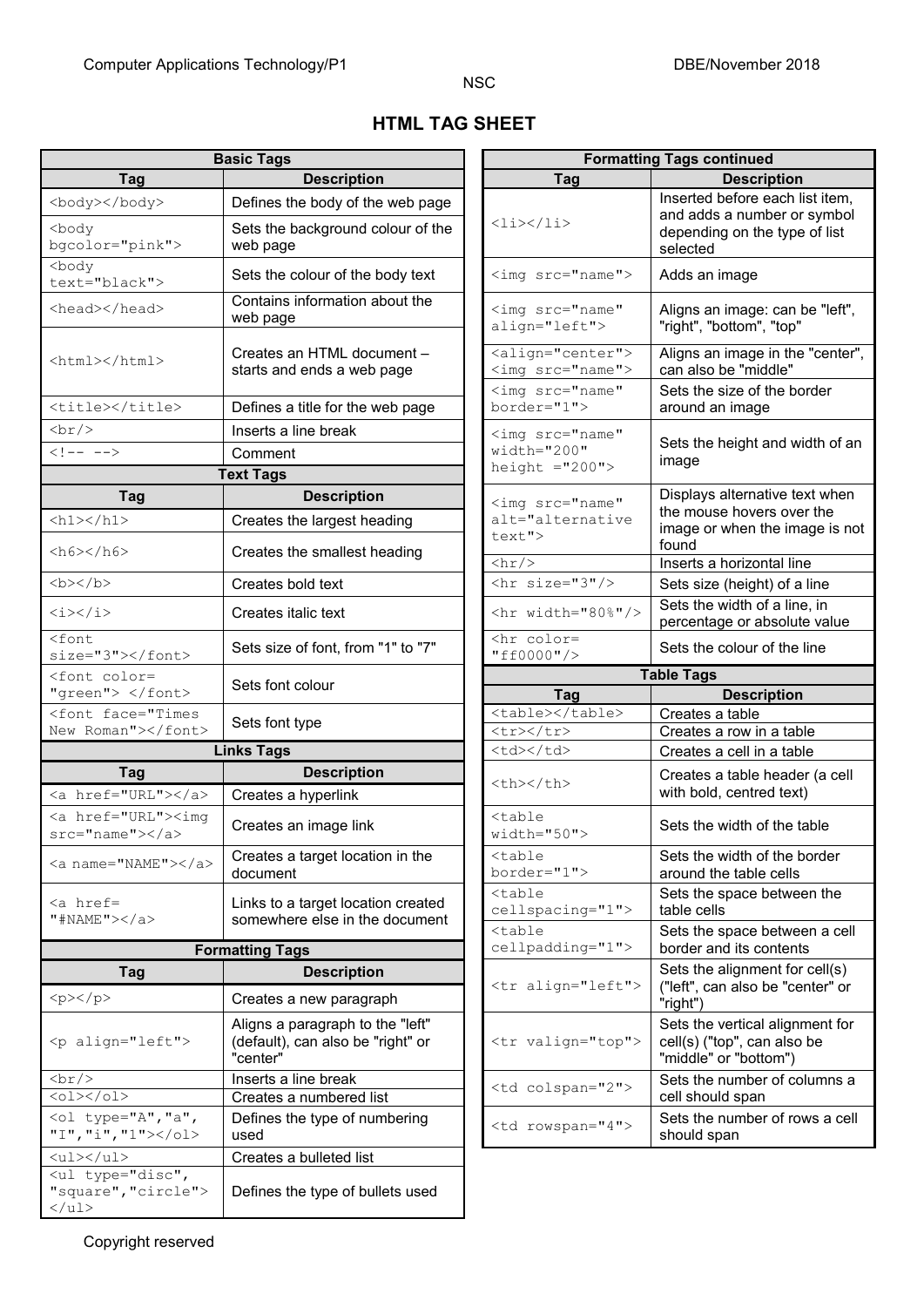#### **INPUT MASK CHARACTER SHEET**

| <b>CHARACTER</b> | <b>DESCRIPTION</b>                                                                                                                                                                                                             |
|------------------|--------------------------------------------------------------------------------------------------------------------------------------------------------------------------------------------------------------------------------|
| $\Omega$         | Digit (0 to 9, entry required, plus [+] and minus [-] signs not allowed)                                                                                                                                                       |
| 9                | Digit or space (entry not required, plus [+] and minus [-] signs not allowed)                                                                                                                                                  |
| #                | Digit or space (entry not required; spaces are displayed as blanks while in Edit<br>mode, but blanks are removed when data is saved; plus [+] and minus [-] signs<br>allowed)                                                  |
| L                | Letter (A to Z, entry required)                                                                                                                                                                                                |
| $\overline{?}$   | Letter (A to Z, entry optional)                                                                                                                                                                                                |
| A                | Letter or digit (entry required)                                                                                                                                                                                               |
| a                | Letter or digit (entry optional)                                                                                                                                                                                               |
| &                | Any character or a space (entry required)                                                                                                                                                                                      |
| $\mathsf C$      | Any character or a space (entry optional)                                                                                                                                                                                      |
| $\ldots$ ; ; - / | Decimal placeholder and thousand, date and time separators (The actual<br>character used depends on the settings in the Regional Settings Properties<br>dialog box in the Windows Control Panel.)                              |
| $\,<\,$          | Causes all characters to be converted to lowercase                                                                                                                                                                             |
| $\geq$           | Causes all characters to be converted to uppercase                                                                                                                                                                             |
| $\mathbf{I}$     | Causes the input mask to display from right to left, rather than from left to right.<br>Characters typed into the mask always fill it from left to right. You can include<br>the exclamation point anywhere in the input mask. |
| J                | Causes the character that follows to be displayed as the literal character (e.g.<br>\A is displayed as just A).                                                                                                                |